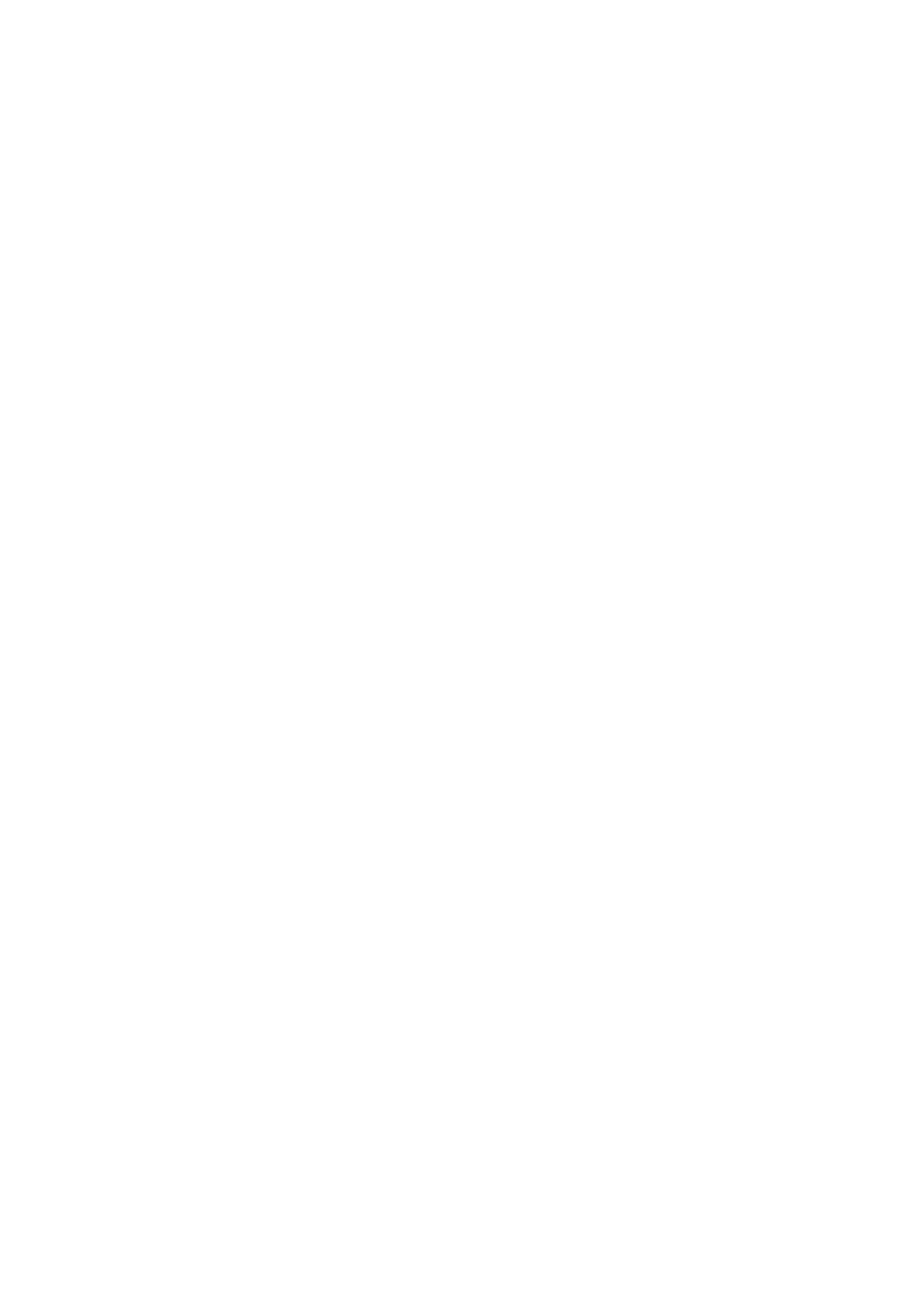# **Contents**

| II. DERIVATION OF POPULATION DENSITIES AROUND NUCLEAR POWER |  |
|-------------------------------------------------------------|--|
|                                                             |  |
|                                                             |  |
|                                                             |  |

# <span id="page-2-0"></span>**I. POPULATION DENSITIES AROUND URANIUM MINES**

1. Previously in the UNSCEAR 2000 Report [U1] and earlier, the Committee assumed a population density of 3 km<sup>-2</sup> from 0 to 100 km around a uranium mine/mill tailings site and then a density of 25 km<sup>-2</sup> from 100 to 2,000 km. Since this time the location of the mines producing most of the world's uranium has changed and therefore further information on population densities was obtained.

2. Table 1 below is derived from information on uranium mines provided by the World Nuclear Association website [W1]. The site states: "Uranium mines operate in some 20 countries, though in 2014 some 54% of the world's production came from just ten mines in six countries, these six countries providing 85% of the world's mined uranium".

3. Information is available on the population distribution and densities around operating mines in Australia and Canada and the densities are summarized in table 2. The other major uranium mining areas are Kazakhstan, Niger, Namibia and the Zabaykalsky Krai region of Russia near the Sino-Russian border. According to the World Bank, the population densities for these geographical regions in 2015 were: Kazakhstan:  $6.0 \text{ km}^{-2}$ ; Niger: 16 km<sup>-2</sup>; Namibia: 3 km−2 [W3]. The World Atlas indicates that the corresponding value for Zabaykalsky Krai is:  $2.7 \text{ km}^{-2}$  [W2].

4. However, the locations of the major mines are all at some distance from the main population centres in these countries and so the population densities around the mines are expected to be lower than the value for the country or region as a whole.

5. From these data the Committee agreed that a population density of 5 km−2 should be used for all distances for uranium mines and mill tailings sites.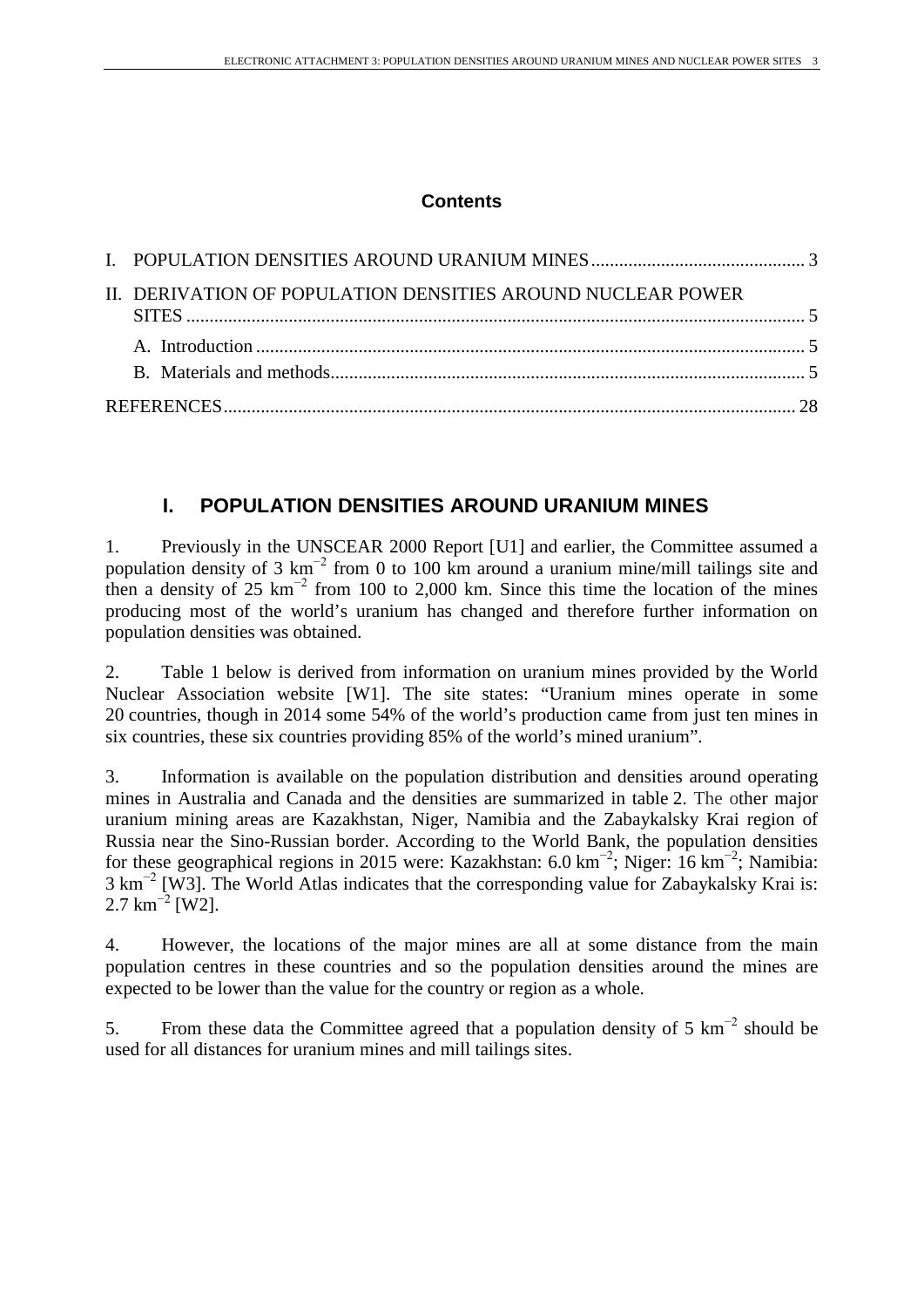| Mine                  | Country    | Main owner                                 | <b>Type</b>                | Production<br>(tU) | % of world<br>production |
|-----------------------|------------|--------------------------------------------|----------------------------|--------------------|--------------------------|
| <b>McArthur River</b> | Canada     | Cameco                                     | underground                | 7 3 5 6            | 13                       |
| Tortkuduk & Moinkum   | Kazakhstan | Katco JV/Areva, Kazatomprom                | <b>ISL</b>                 | 4 3 2 2            | 8                        |
| Olympic Dam           | Australia  | <b>BHP Billiton</b>                        | by-product/<br>underground | 3 3 5 1            | 6                        |
| <b>SOMAIR</b>         | Niger      | Areva                                      | open pit                   | 2 3 3 1            | 5                        |
| Budenovskoye 2        | Kazakhstan | Karatau JV/Kazatomprom,<br>Uranium One     | <b>ISL</b>                 | 2 0 8 4            | 4                        |
| South Inkai           | Kazakhstan | Betpak Dala JV/Uranium One,<br>Kazatomprom | <b>ISL</b>                 | 2 0 0 2            | 4                        |
| Priagunsky            | Russia     | <b>ARMZ</b>                                | underground                | 1970               | 4                        |
| Langer Heinrich       | Namibia    | Paladin                                    | open pit                   | 1947               | 4                        |
| Inkai                 | Kazakhstan | Inkai JV/Cameco, Kazatomprom               | <b>ISL</b>                 | 1922               | 3                        |
| Central Mynkuduk      | Kazakhstan | JSC Ken Dala, Kazatomprom                  | <b>ISL</b>                 | 1790               | 3                        |
| Top 10 total          |            |                                            |                            | 29 0 75            | 54%                      |

**Table 1. The largest-producing uranium mines in 2014 [W1]**

 $ISL = In$  situ leeching.

#### **Table 2. Population densities for uranium mines in Australia and Canada**

| <b>Site</b>                          | Population density $(km^{-2})$ |                 |  |  |  |  |
|--------------------------------------|--------------------------------|-----------------|--|--|--|--|
|                                      | $0 - 100$ km                   | $100 - 2000$ km |  |  |  |  |
| Key Lake, Canada <sup>a</sup>        | $\theta$                       | 4.6             |  |  |  |  |
| McClean Lake, Canada <sup>a</sup>    | 0.07                           |                 |  |  |  |  |
| Ranger, Australia <sup>b</sup>       | 0.1                            | $0 - 0.2$       |  |  |  |  |
| Olympic Dam, Australia <sup>b</sup>  | 0.2                            | $0.3 - 3.1$     |  |  |  |  |
| Beverley, Australia <sup>b</sup>     | $\theta$                       | $0.3 - 3.2$     |  |  |  |  |
| Honeymoon, Australia <sup>b</sup>    | 0.6                            | $2.1 - 3.7$     |  |  |  |  |
| Former mines, Australia <sup>b</sup> | $0.1 - 3.9$                    | $0 - 4.1$       |  |  |  |  |

*a* The population estimates for Canadian mines were calculated in ArcGIS using ESRI's World Population Estimate population density map [E1]. Additional details for the population data can be found here[: http://www.arcgis.com/home/item.html?id=ac0401d78fa24a10a9151ffe50f35afe.](http://www.arcgis.com/home/item.html?id=ac0401d78fa24a10a9151ffe50f35afe)

Population data were obtained by 100 km radial intervals (i.e. 0–100 km, 100–200 km, 1 900–2 000 km) and the totals summed. Because all the operating Canadian uranium mine/mill sites are relatively close together, (approx. 160 km between two furthest sites Key Lake and McClean Lake), and are located in remote regions, the radial intervals were centred around Key Lake Mill, the southernmost uranium mine/mill, which was presumed to result in the most conservative estimate of population because it is closer to the more populous USA. The coordinate system used was a WGS UTM Zone 13N Projection to minimize error in population estimates associated with mapping the earth on a two-dimensional plane.

*b* Australian Bureau of Statistics, 2011 Census of Population and Housing [A1].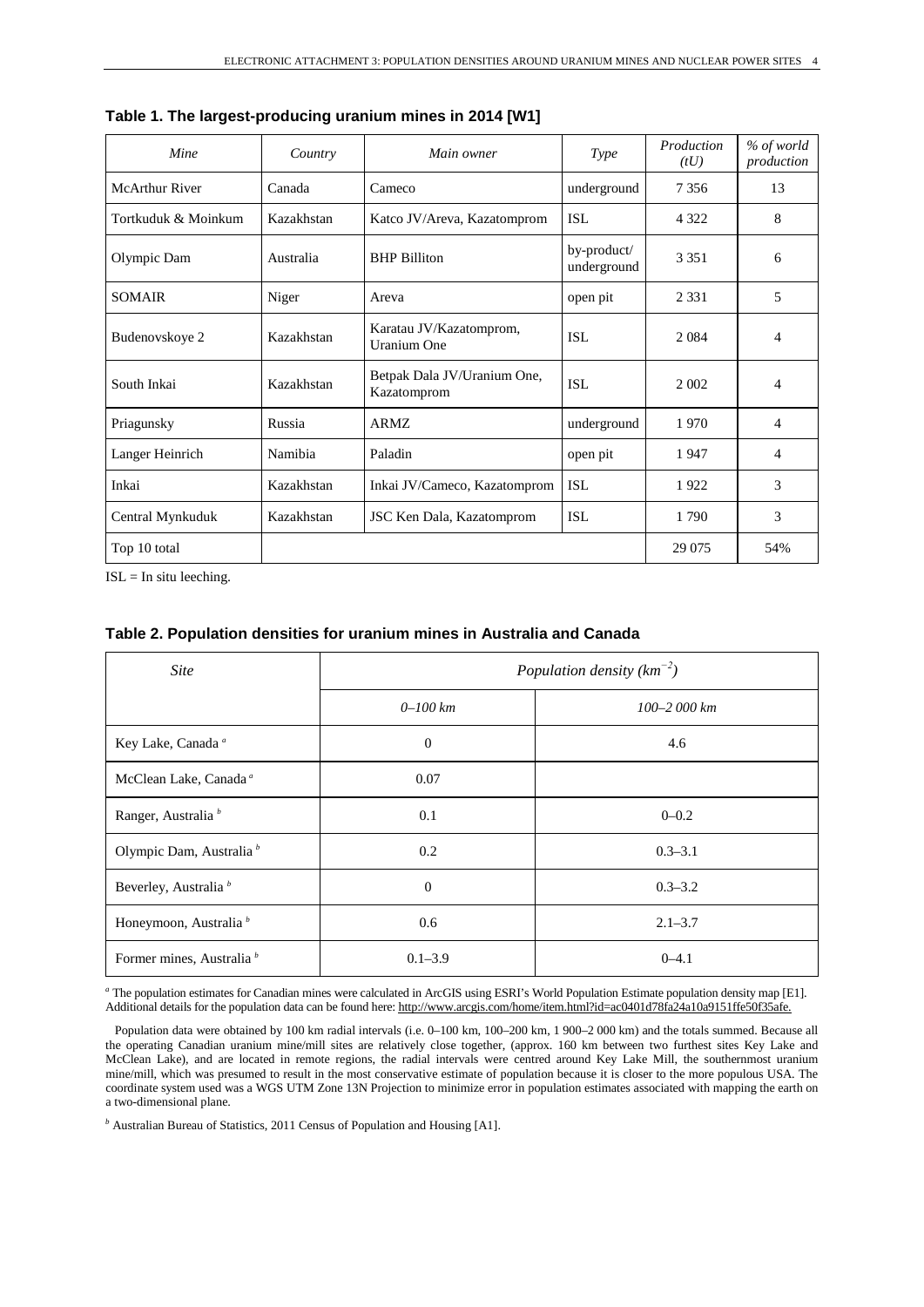# <span id="page-4-0"></span>**II. DERIVATION OF POPULATION DENSITIES AROUND NUCLEAR POWER SITES**

### **A. Introduction**

<span id="page-4-1"></span>6. UNEP/DEWA/GRID-Geneva developed three geoprocessing models able to generate several thousand geodesic buffers of various types and sizes needed to derive population numbers around nuclear power sites within specified buffer zones.

7. Population data were extracted both for sites with any kind of reactor status and for sites with operating reactors only. Tabular results were derived from the population data in three different ways: by nuclear power site, by UNEP GEO region and also for Europe allowing for the effect of double counting.<sup>[1](#page-4-3)</sup>

## <span id="page-4-2"></span>**B. Materials and methods**

8. In order to deliver the expected outputs, three large geoprocessing models were developed using ESRI ModelBuilder in ArcGIS 10. ModelBuilder can be thought of as a visual programming language for building workflows. A number of advanced techniques were implemented, such as in-line variable substitution, iteration, preconditions and if-then-else logic.

9. Based on user input data and input values, the geoprocessing models automatically generated geodesic buffers, manipulated them in various ways and extracted population from a global population distribution data set. Population data were provided by nuclear power site, by UNEP GEO region and also for Europe with the effect of double counting.

10. The following buffer types and areas were generated around each nuclear power site:

*(a)* For the output provided by nuclear power site (table 3 and table 4) – one disk buffer with a radius of 10 km and five ring buffers with radius 10 km to 100 km, 100 km to 500 km, 500 km to 1,000 km, 1,000 km to 1,500 km and 1,500 km to 2,000 km;

*(b)* For the output provided by UNEP GEO region and subregion (table 5 and table 6) – one disk buffer with a radius of 100 km and one ring buffer with radius 100 km to 1,500 km;

*(c)* For the output provided for Europe with the effect of double counting (table 7 and  $table 8$ ) – one disk buffer with a radius of 100 km.

11. The required population outputs were produced using the three models mentioned earlier. Each model generated and combined polygons in various ways, iterated over polygons to produce new shapefiles, extracted by mask the cells of a raster population grid, calculated fields and combined multiple tabular files. For each polygon and sometimes group of polygons, the following features were created: a shapefile, a grid and a DBF file. The key applications of the models were as follows:

*(a)* Using the first model, population by site was determined for each nuclear power site, for a given buffer radius and type, the population located within the buffer area. It contained eight submodels;

<span id="page-4-3"></span><sup>&</sup>lt;sup>1</sup> Population located within overlapping buffers is counted more than once.  $\overline{a}$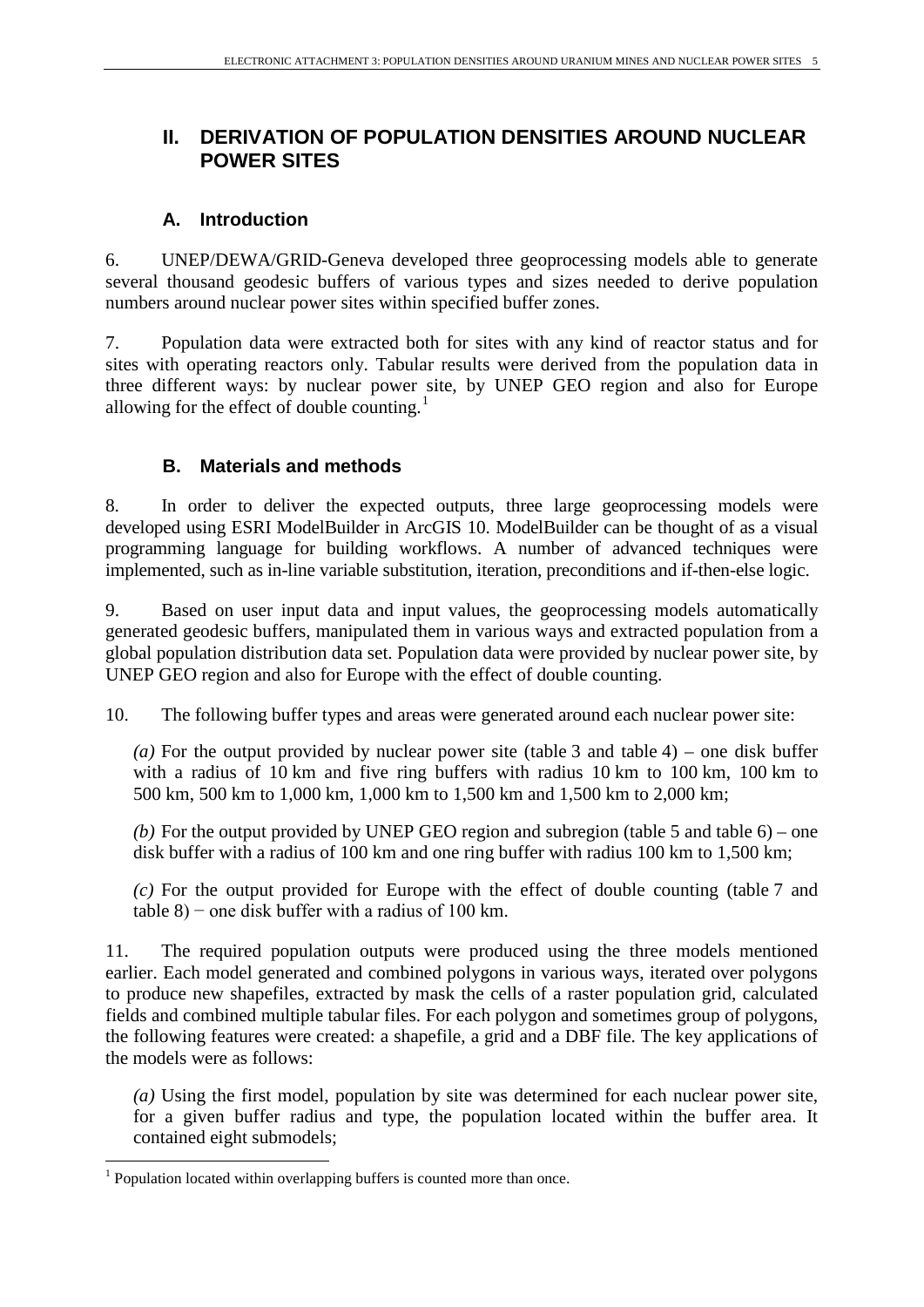*(b)* In the second model, population by region was determined for each country, for aggregated buffers of a given radius and type around the nuclear power sites, together with the total population located within the aggregated buffer area (population within overlapping buffers is counted once). It contained seven submodels;

*(c)* Using the third model, population by region with the effect of double counting, was determined for each country, for each buffer part of a given radius and type around the nuclear power sites, the total population located within the areas of the buffer parts (population within overlapping buffers is counted more than once). It contained eight submodels.

- 12. The following data sets were used by the models:
	- *(a)* UNEP/DEWA/GRID-Geneva Nuclear Power Stations of the World (status 2010);

*(b)* LandScan (2008) High Resolution Global Population Data Set, UT-Battelle, LLC, ORNL, DoD;

*(c)* International Boundary Resources, UN Cartographic Section (with expanded coastlines).

#### **1. Effect of overlapping buffers on population (double counting)**

13. Table 3 and table 4 (obtained by the first model) show population by nuclear power site for six specified buffer radii (one disk buffer and five ring buffers). For a given site (one site per row), population numbers can be added, because the buffers are non-overlapping (0−10 km, 10−100 km, 100−500 km, …). For a given buffer radius (one buffer radius per column), population numbers cannot be added, because many buffers are partly overlapping with each other and population within these intersections would be double-counted. These two tables should only be used to obtain, for a given site, the population located around the site within buffers of various sizes.

14. Table 5 and table 6 (obtained by the second model) show population by UNEP GEO region and subregion for two buffer radii (one disk buffer and one ring buffer). For a given region or subregion, population numbers can be added, because the buffers are nonoverlapping (0−100 km, 100−1,500 km). For a given buffer radius, population numbers can also be added, because the buffers are aggregated and intersected with the countries. Population located within a buffer intersection (before the aggregation process) is counted once, and thus, there is no effect of overlapping buffers.

15. Table 7 and table 8 (obtained by the third model) show population by the UNEP GEO European region and subregion for one buffer radius (one disk buffer) with the effect of overlapping buffers (double counting). On purpose, the population within a buffer intersection was counted more than once to take into account the exposure from several nuclear power sites. Therefore, the obtained population numbers are much higher than the actual population located within the buffers.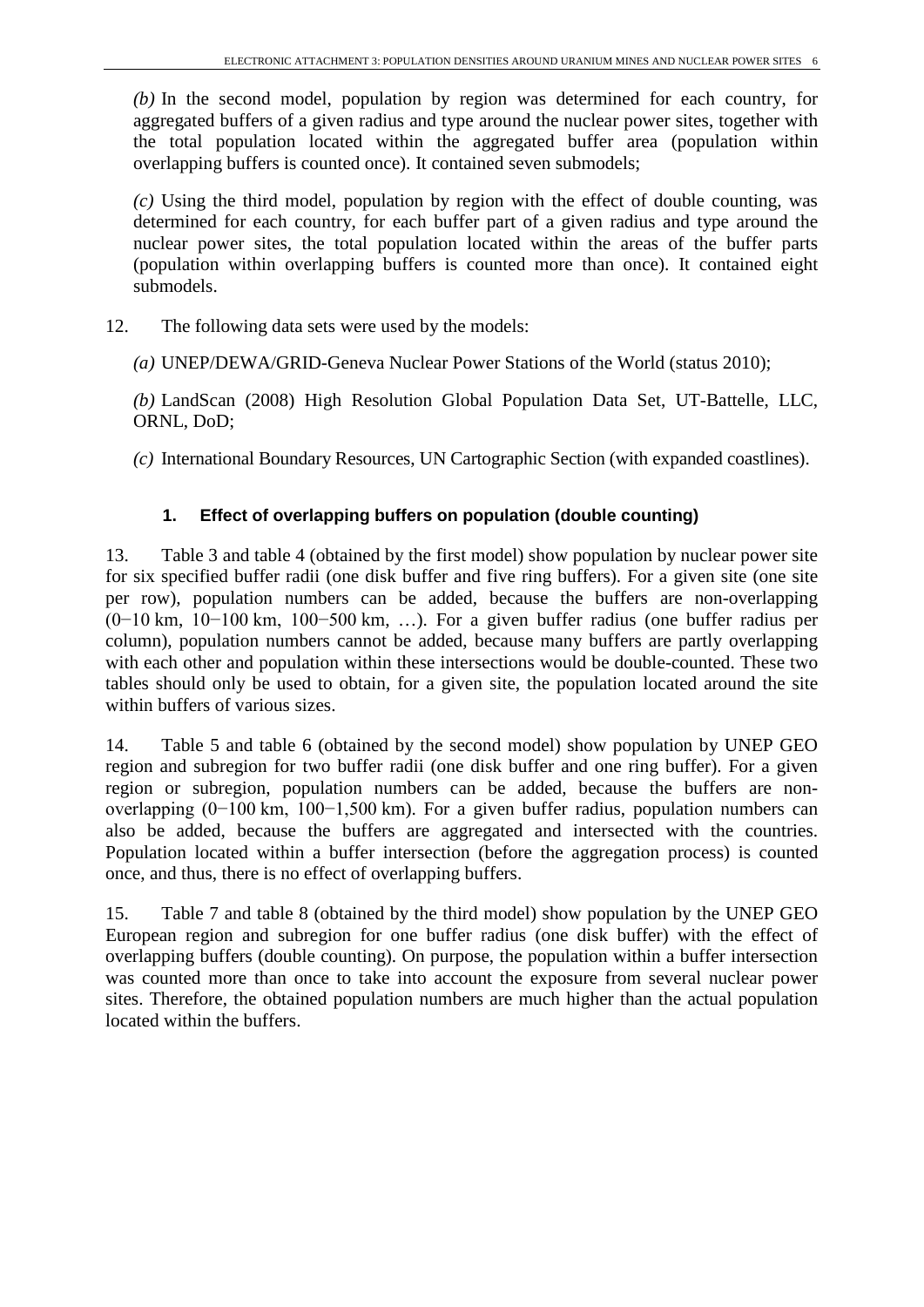| Country          | Site name     | $0-10$ km | $10-100$ km | 100-500 km  | 500-1,000 km | 1,000-1,500 km | 1,500-2,000 km |
|------------------|---------------|-----------|-------------|-------------|--------------|----------------|----------------|
| <b>ARGENTINA</b> | Atucha        | 10,427    | 7,197,576   | 19,831,379  | 30,334,500   | 38,914,841     | 67,837,479     |
|                  | Embalse       | 13,398    | 1,914,888   | 10,718,106  | 44,026,987   | 29,413,699     | 51,816,346     |
| <b>ARMENIA</b>   | Metsamor      | 53,385    | 3,108,043   | 43,990,633  | 108,724,550  | 143,977,509    | 245, 234, 835  |
| <b>BELGIUM</b>   | $Br-3$        | 103,446   | 16,436,993  | 136,035,913 | 176,381,031  | 126,955,078    | 158,243,550    |
|                  | Doel          | 50,471    | 14,020,526  | 139,574,954 | 162,349,951  | 134,677,630    | 159,892,195    |
|                  | Tihange       | 68,385    | 10,047,701  | 143,689,438 | 178,801,869  | 131,029,885    | 154,554,706    |
| <b>BRAZIL</b>    | Angra         | 22,033    | 4,313,566   | 65,968,204  | 42,753,831   | 35,746,939     | 52,024,619     |
| <b>BULGARIA</b>  | Belene        | 9,627     | 2,176,273   | 62,872,929  | 148,231,072  | 252,200,746    | 319,203,157    |
|                  | Kozloduy      | 13,926    | 2,202,690   | 56,111,578  | 170,453,860  | 235,594,691    | 336,626,959    |
| <b>CANADA</b>    | <b>Bruce</b>  | 5,142     | 246,998     | 38,649,910  | 118,291,463  | 44,498,295     | 39,990,267     |
|                  | Darlington    | 90,576    | 6,890,189   | 42,540,603  | 99,891,044   | 46,552,196     | 39,835,924     |
|                  | Douglas Point | 5,084     | 247,590     | 38,838,065  | 118,330,159  | 44,342,660     | 40,388,274     |
|                  | Gentilly      | 11,190    | 1,485,641   | 19,998,944  | 75,947,957   | 54,033,372     | 45,732,001     |
|                  | Rolphton Npd  | 498       | 83,342      | 24,912,541  | 104,799,453  | 51,452,308     | 33,418,865     |
|                  | Pickering     | 258,647   | 7,813,376   | 39,596,118  | 103,321,448  | 46,096,138     | 41,220,452     |
|                  | Point Lepreau | 971       | 281,986     | 10,251,819  | 50,860,971   | 51,065,666     | 56,536,044     |
| <b>CHINA</b>     | Changjiang    | 18,468    | 2,202,962   | 95,295,118  | 283,433,051  | 477,694,583    | 598,765,048    |
|                  | Fangchenggang | 77,741    | 3,531,901   | 121,051,380 | 346,300,068  | 498,351,851    | 616,745,055    |
|                  | Fangjiashan   | 140,085   | 26,494,978  | 171,836,294 | 535,376,235  | 483,892,011    | 365,788,148    |
|                  | Fuqing        | 50,689    | 10,240,998  | 125,143,160 | 411,913,301  | 555,891,326    | 427,181,374    |
|                  | Guangdong     | 96,436    | 24,781,591  | 128,680,356 | 335,770,813  | 612,190,971    | 401,542,105    |
|                  | Haiyang       | 57,107    | 7,970,049   | 191,402,911 | 543,368,634  | 371,582,446    | 359,642,772    |
|                  | Hongyanhe     | 34,259    | 5,175,997   | 164,418,454 | 460,553,841  | 341,542,348    | 394,103,039    |
|                  | Lingao        | 94,735    | 24,805,212  | 128,785,789 | 335,778,999  | 612,323,409    | 401,668,643    |

**Table 3. Population (2008) by nuclear power site with any kind of reactor status (274 sites)**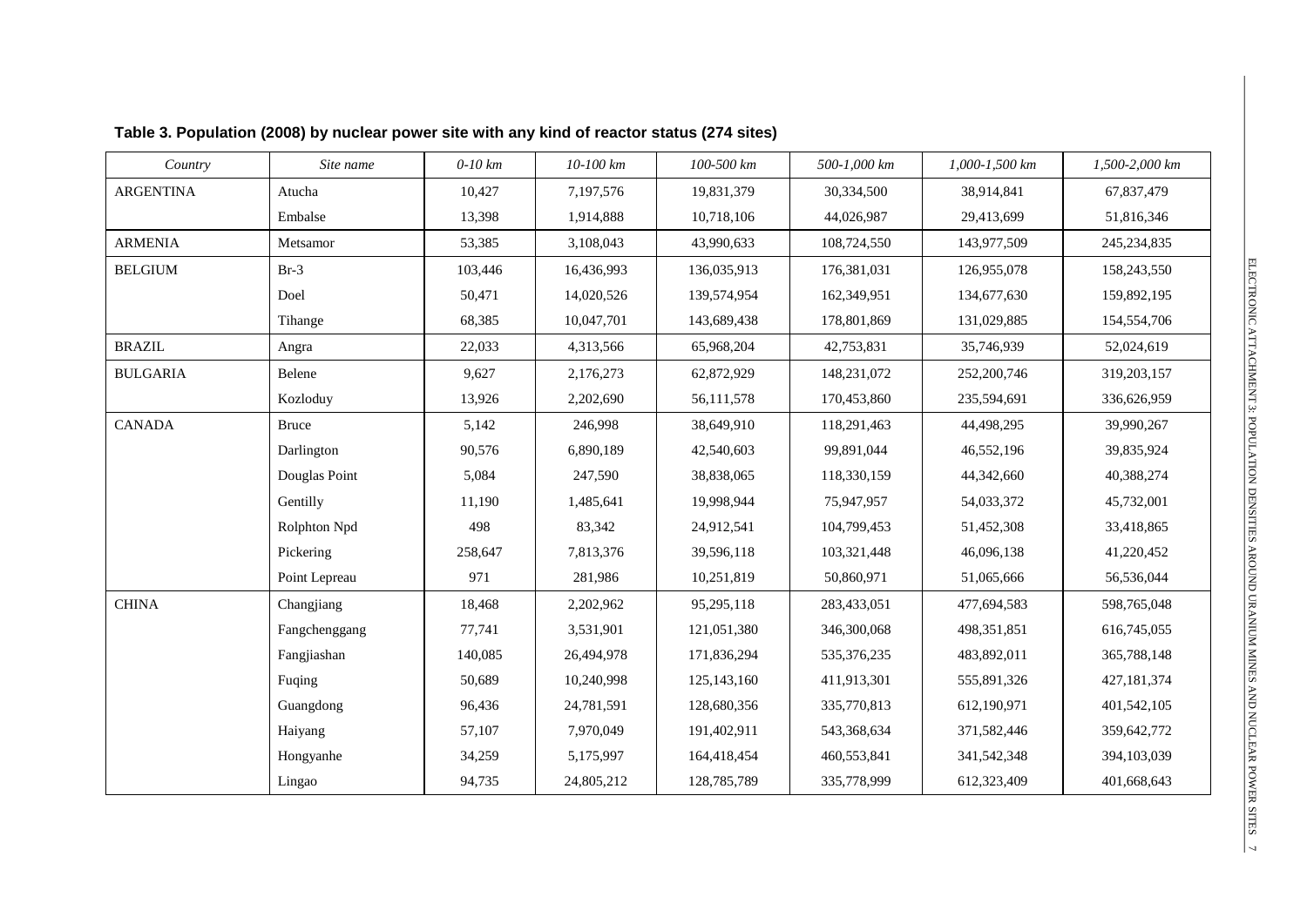| Country               | Site name        | $0-10$ km | 10-100 km  | 100-500 km  | 500-1,000 km  | 1,000-1,500 km | 1,500-2,000 km |
|-----------------------|------------------|-----------|------------|-------------|---------------|----------------|----------------|
|                       | Ningde           | 102,068   | 6,524,076  | 161,410,505 | 425,588,219   | 580, 767, 434  | 362,759,061    |
|                       | Qinshan          | 208,073   | 28,323,363 | 169,944,947 | 536,180,560   | 483,079,505    | 365,734,746    |
|                       | Sanmen           | 47,966    | 10,208,540 | 159,243,763 | 457,774,085   | 547,997,677    | 396,325,306    |
|                       | Taishan          | 27,583    | 9,806,359  | 145,595,317 | 317,055,033   | 629,284,858    | 372,414,314    |
|                       | Tianwan          | 138,376   | 12,697,674 | 307,482,068 | 499,732,520   | 443,545,744    | 264,743,290    |
|                       | Yangjiang        | 3,696     | 4,800,110  | 146,504,338 | 306,621,393   | 633,778,871    | 378,758,850    |
| CHINA, Taiwan         | Chin Shan        | 24,077    | 10,033,161 | 75,434,929  | 351,885,004   | 539,067,152    | 523,928,754    |
|                       | Kuosheng         | 73,674    | 9,984,430  | 72,786,693  | 345,576,949   | 539,578,989    | 530,112,410    |
|                       | Lungmen          | 10,072    | 9,647,454  | 65,264,427  | 332,838,948   | 541, 347, 437  | 544,253,187    |
|                       | Maanshan         | 33,948    | 3,496,456  | 58,613,280  | 249,922,309   | 444, 465, 202  | 643,228,831    |
| <b>CZECH</b> Republic | Dukovany         | 16,383    | 4,035,670  | 100,576,307 | 245,052,795   | 202,825,581    | 163,324,027    |
|                       | Temelin          | 20,620    | 3,013,217  | 115,305,453 | 232,163,501   | 192,222,153    | 171,965,721    |
| <b>FINLAND</b>        | Loviisa          | 1,430     | 1,613,119  | 16,611,968  | 68,961,815    | 152,367,057    | 267,431,448    |
|                       | Olkiluoto        | 3,447     | 548,766    | 12,408,043  | 50,050,891    | 185,486,291    | 269, 157, 847  |
| <b>FRANCE</b>         | Belleville       | 18,330    | 1,786,146  | 112,872,986 | 199,542,865   | 184,383,965    | 118,674,495    |
|                       | Blayais          | 21,812    | 2,197,415  | 53,756,322  | 211,392,778   | 183,483,948    | 120,618,022    |
|                       | <b>Bugey</b>     | 71,282    | 5,794,904  | 88,867,890  | 225, 294, 771 | 203,757,929    | 121,518,568    |
|                       | Cattenom         | 94,060    | 4,445,462  | 153,448,194 | 190, 365, 893 | 155,436,987    | 134,386,008    |
|                       | Chinon           | 39,193    | 2,608,144  | 75,028,940  | 213,635,622   | 168,646,119    | 125,945,784    |
|                       | Chooz            | 19,556    | 6,443,784  | 147,075,361 | 177,993,367   | 139,760,456    | 149,088,551    |
|                       | Civaux           | 15,946    | 1,858,514  | 59,144,932  | 227,544,990   | 181,944,677    | 123,325,666    |
|                       | Cruas            | 56,432    | 2,973,910  | 68,243,911  | 244,525,256   | 202,437,533    | 112,369,415    |
|                       | Dampierre        | 21,080    | 2,490,008  | 114,871,185 | 193,206,740   | 180,860,307    | 121,004,761    |
|                       | <b>Brennilis</b> | 10,293    | 1,671,486  | 58,371,451  | 173,227,510   | 147,833,380    | 159,822,608    |
|                       | Fessenheim       | 63,553    | 7,345,008  | 144,067,712 | 209,813,413   | 173,861,434    | 126,495,963    |
|                       | Flamanville      | 10,800    | 689,455    | 92,703,631  | 165,503,766   | 138,244,695    | 163,230,987    |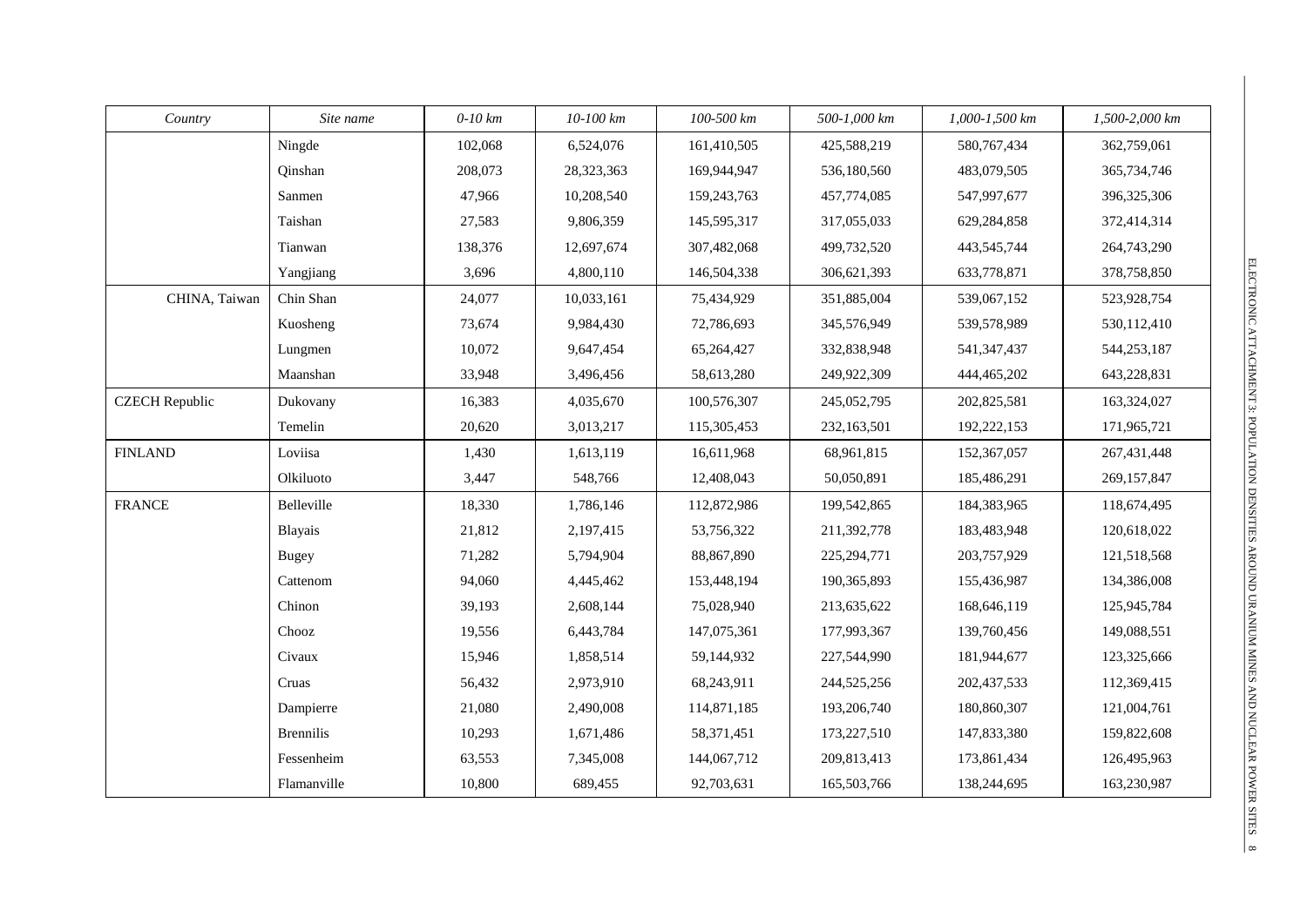| Country               | Site name         | $0-10$ km | 10-100 km  | 100-500 km  | 500-1,000 km  | 1,000-1,500 km | 1,500-2,000 km |
|-----------------------|-------------------|-----------|------------|-------------|---------------|----------------|----------------|
| FRANCE (continuation) | Marcoule          | 69,880    | 3,311,197  | 59,334,758  | 244,937,047   | 206, 574, 785  | 115,620,409    |
|                       | Golfech           | 26,338    | 2,155,878  | 41,648,369  | 236,005,554   | 191,009,580    | 110,456,340    |
|                       | Gravelines        | 41,664    | 5,302,588  | 140,407,876 | 149,052,657   | 138,778,329    | 160,407,984    |
|                       | Nogent            | 19,149    | 9,365,023  | 135,178,916 | 173,316,889   | 174,639,704    | 129,237,700    |
|                       | Paluel            | 29,370    | 2,112,948  | 126,583,414 | 161,581,437   | 142,814,300    | 151,384,477    |
|                       | Penly             | 40,217    | 2,683,068  | 133,766,677 | 160,614,354   | 140,126,183    | 155,102,960    |
|                       | Saint-Alban       | 81,045    | 4,932,437  | 83,498,946  | 230, 351, 477 | 198,826,509    | 112,437,655    |
|                       | Saint-Laurent     | 25,936    | 2,292,774  | 96,705,261  | 206,690,038   | 172,983,605    | 125,645,101    |
|                       | Creys-Malville    | 29,442    | 5,701,717  | 90,010,165  | 225,866,125   | 203,565,261    | 123,358,635    |
|                       | Tricastin         | 68,702    | 2,575,489  | 62,126,726  | 246,963,454   | 204,892,096    | 113,734,998    |
| <b>GERMANY</b>        | Juelich           | 103,831   | 16,726,403 | 137,739,799 | 187, 101, 894 | 129, 177, 874  | 154,599,327    |
|                       | <b>Biblis</b>     | 129,032   | 10,597,105 | 151,022,126 | 199,998,865   | 150,748,596    | 149,604,834    |
|                       | <b>Brokdorf</b>   | 36,161    | 6,292,535  | 92,089,155  | 229,033,682   | 140,574,083    | 148,777,120    |
|                       | Brunsbuettel      | 33,952    | 6,077,612  | 91,462,047  | 228,129,085   | 138,976,620    | 150,966,970    |
|                       | Emsland           | 64,873    | 7,953,003  | 114,646,978 | 215,316,100   | 120,746,989    | 164,173,818    |
|                       | Grafenrheinfeld   | 113,589   | 5,475,034  | 145,272,034 | 219,859,791   | 146,978,852    | 168,302,332    |
|                       | Greifswald        | 12,443    | 1,435,628  | 70,149,089  | 225,116,024   | 199,787,080    | 140,163,533    |
|                       | Grohnde           | 77,370    | 7,312,877  | 125,347,848 | 220,872,322   | 135, 367, 075  | 167,527,965    |
|                       | Gundremmingen     | 63,528    | 8,078,412  | 134,276,471 | 222,765,175   | 179,526,191    | 136, 335, 763  |
|                       | Grosswelzheim     | 225,861   | 9,241,533  | 142,708,219 | 211,623,421   | 144,773,202    | 157,773,393    |
|                       | Isar              | 35,706    | 5,759,382  | 129,399,427 | 221,936,830   | 180,872,958    | 169,431,897    |
|                       | Knk Ii            | 199,581   | 10,983,600 | 153,927,226 | 201,130,707   | 160,020,692    | 137,488,333    |
|                       | Kruemmel          | 61,605    | 5,357,535  | 101,171,618 | 230, 841, 208 | 146,496,153    | 159,372,667    |
|                       | Lingen            | 65,380    | 7,791,226  | 114,667,630 | 215,150,575   | 120,767,743    | 163,932,938    |
|                       | Muelheim-Kaerlich | 265,833   | 10,920,648 | 140,587,520 | 199,667,334   | 135,494,691    | 156,274,310    |
|                       | Mzfr              | 192,834   | 10,977,146 | 153,946,886 | 201,145,109   | 160,017,283    | 137,530,045    |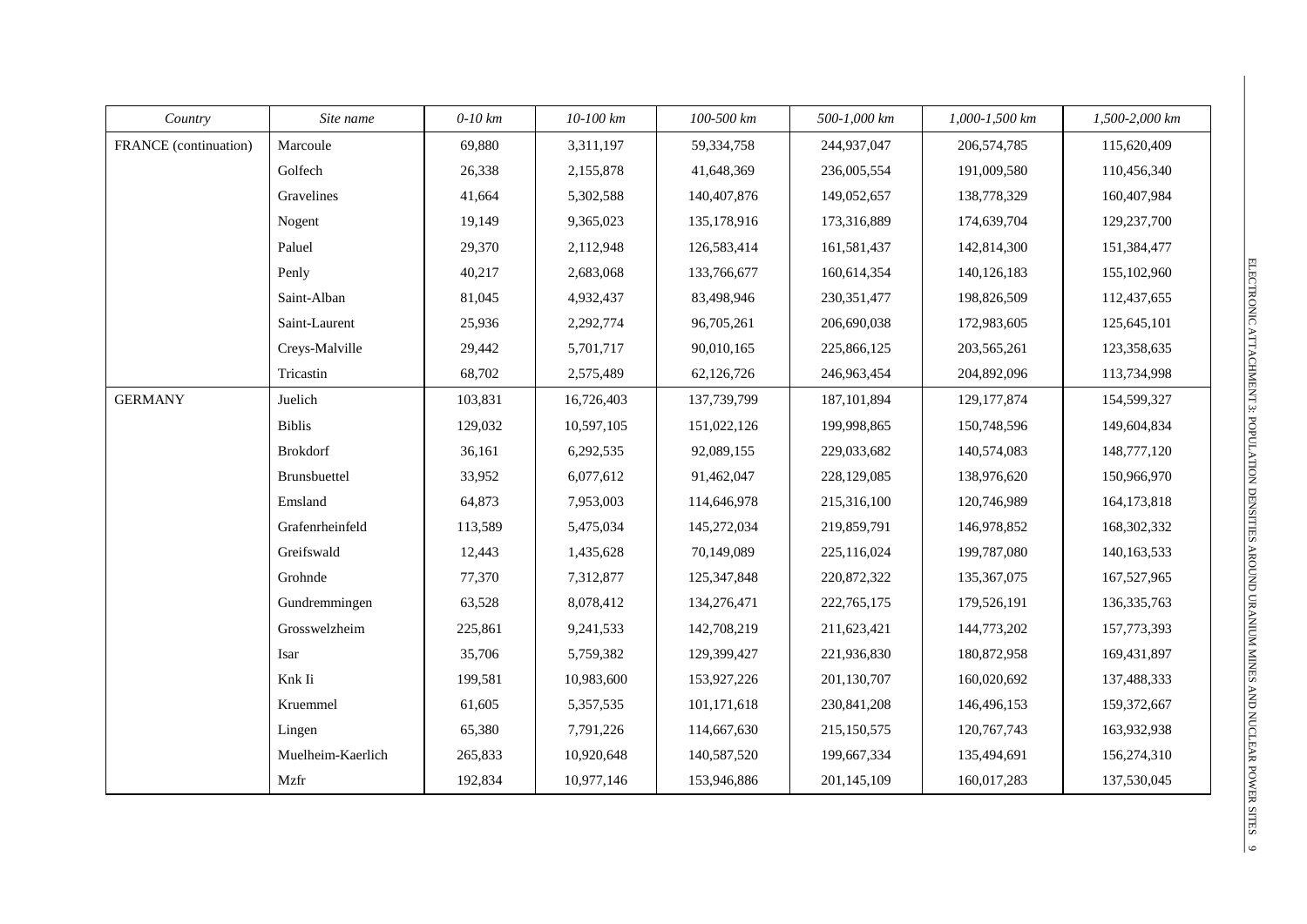| Country                | Site name      | $0-10$ km | 10-100 km  | 100-500 km    | 500-1,000 km | 1,000-1,500 km | 1,500-2,000 km |
|------------------------|----------------|-----------|------------|---------------|--------------|----------------|----------------|
| <b>GERMANY</b>         | Neckarwestheim | 155,960   | 9,927,913  | 152, 155, 263 | 210,344,111  | 158,917,192    | 139,413,334    |
| (continuation)         | Niederaichbach | 31,399    | 5,754,643  | 129,313,034   | 221,989,521  | 180,978,390    | 169,415,102    |
|                        | Obrigheim      | 63,001    | 12,245,602 | 153,529,981   | 202,071,110  | 157,728,587    | 143,499,579    |
|                        | Philippsburg   | 173,306   | 12,196,805 | 154,068,391   | 198,264,334  | 159, 395, 787  | 139,515,695    |
|                        | Rheinsberg     | 7,776     | 5,630,942  | 92,193,179    | 228,099,845  | 176,306,752    | 157,808,096    |
|                        | Stade          | 76,551    | 6,588,722  | 96,204,355    | 229,964,559  | 141,560,096    | 147,136,849    |
|                        | Hamm-Uentrop   | 120,934   | 13,824,593 | 121,558,096   | 216,619,010  | 120,750,179    | 175,028,047    |
|                        | Unterweser     | 38,022    | 4,508,354  | 103, 105, 565 | 223,491,650  | 128,371,940    | 160,986,336    |
|                        | Kahl           | 233,447   | 9,221,468  | 142,498,845   | 211,831,428  | 144,745,044    | 157,893,709    |
|                        | Wuergassen     | 37,530    | 6,987,583  | 130,497,129   | 218,384,537  | 135,737,029    | 170,273,798    |
| <b>HUNGARY</b>         | Paks           | 26,866    | 3,117,859  | 72,138,940    | 223,987,392  | 228,644,649    | 228,864,667    |
| <b>INDIA</b>           | Kaiga          | 4,690     | 5,309,307  | 136,859,992   | 304,555,093  | 304,930,203    | 651,303,250    |
|                        | Kakrapar       | 103,143   | 11,129,624 | 175,198,864   | 423,683,885  | 614,449,463    | 336,813,706    |
|                        | Kudankulam     | 55,222    | 7,860,068  | 106,694,506   | 107,563,242  | 181,519,707    | 301,754,577    |
|                        | Madras         | 79,864    | 15,220,628 | 136,599,721   | 213,997,061  | 355,743,632    | 636, 673, 657  |
|                        | Narora         | 285,474   | 26,793,486 | 272,891,731   | 524,979,442  | 551,742,543    | 222,678,515    |
|                        | Kalpakkam      | 76,951    | 15,304,943 | 136,822,957   | 213,510,968  | 355,171,611    | 637,175,529    |
|                        | Rajasthan      | 124,681   | 7,170,134  | 236,389,886   | 618,883,267  | 485,856,893    | 260,038,307    |
|                        | Tarapur        | 132,931   | 24,261,809 | 143,030,661   | 319,421,907  | 635,099,347    | 396,898,599    |
| IRAN (Islamic Rep. of) | Bushehr        | 40,035    | 641,388    | 25,908,678    | 71,346,979   | 84,462,244     | 281,933,212    |
| <b>ITALY</b>           | Caorso         | 33,760    | 10,572,418 | 81,234,190    | 240,545,882  | 211,283,102    | 138,106,642    |
|                        | Enrico Fermi   | 26,674    | 10,404,957 | 77,285,601    | 248,244,030  | 208,058,317    | 123,800,854    |
|                        | Garigliano     | 49,856    | 6,474,559  | 38,833,999    | 170,543,385  | 280,487,190    | 221,772,438    |
|                        | Latina         | 90,829    | 4,848,952  | 41,486,748    | 175,870,864  | 284,842,869    | 181,668,186    |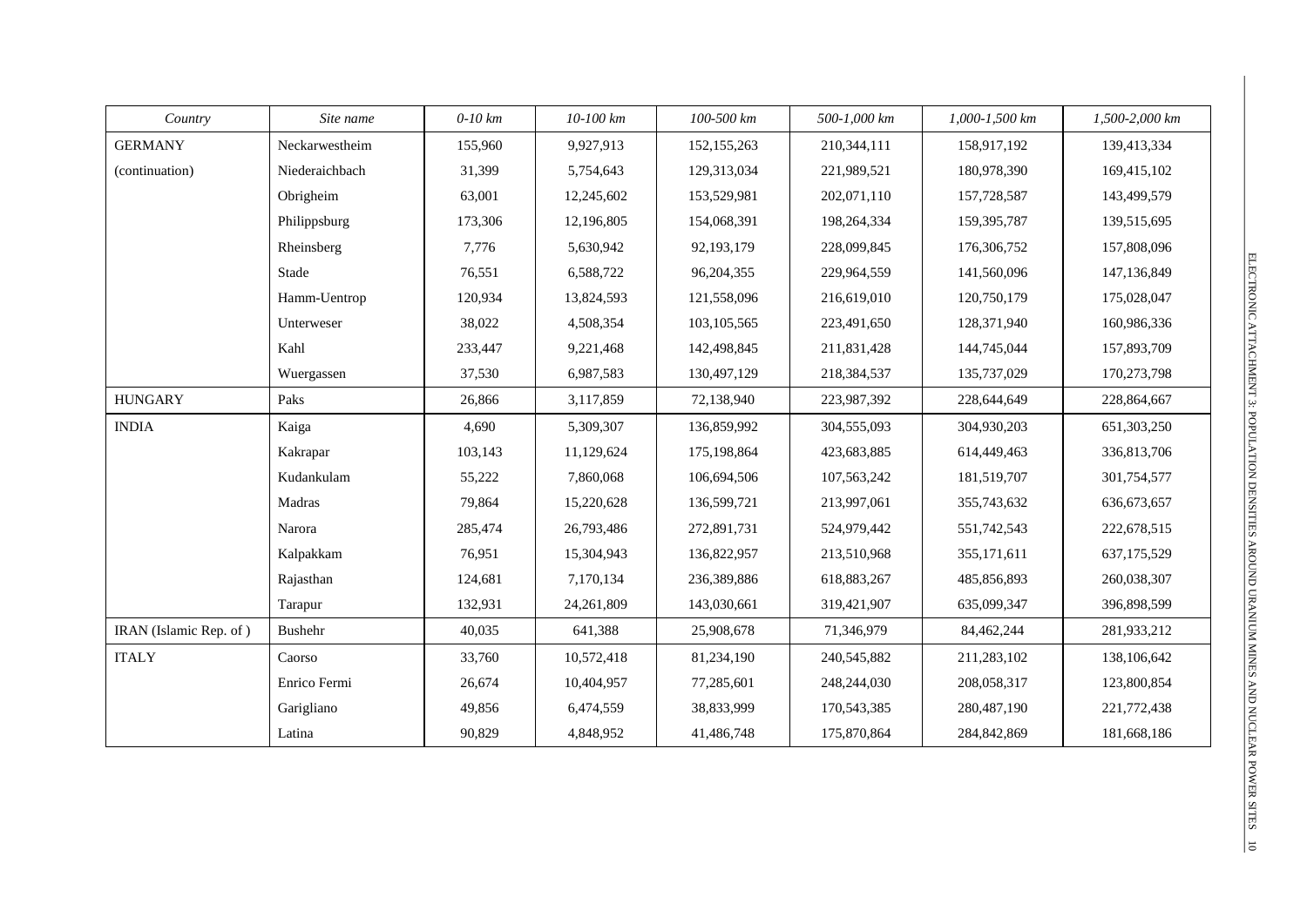| Country            | Site name          | $0-10$ km | 10-100 km  | 100-500 km  | 500-1,000 km | $1,000 - 1,500$ km | 1,500-2,000 km |
|--------------------|--------------------|-----------|------------|-------------|--------------|--------------------|----------------|
| <b>JAPAN</b>       | Fugen              | 3,052     | 8,254,044  | 93,255,201  | 92,682,173   | 167,923,946        | 455,917,841    |
|                    | Fukushima-Daiichi  | 46,887    | 3,611,402  | 70,418,574  | 41,072,776   | 121,527,521        | 184, 157, 753  |
|                    | Fukushima-Daini    | 28,020    | 2,761,391  | 71,616,864  | 40,659,684   | 120,100,128        | 186,980,804    |
|                    | Genkai             | 29,702    | 6,646,442  | 50,074,304  | 252,692,765  | 536,491,526        | 353,484,376    |
|                    | Hamaoka            | 68,158    | 4,859,713  | 92,895,164  | 44,263,667   | 97,130,464         | 401,921,429    |
|                    | Higashi-Dori       | 3,309     | 1,647,258  | 15,878,583  | 97,487,822   | 159,784,441        | 89,152,156     |
|                    | Ikata              | 16,579    | 3,896,383  | 67,307,474  | 118,523,402  | 424,200,721        | 450,993,851    |
|                    | Kashiwazaki-Kariwa | 84,216    | 2,896,862  | 92,798,876  | 55,895,904   | 141,399,442        | 323,497,296    |
|                    | Mihama             | 10,889    | 8,661,953  | 92,996,255  | 92,695,147   | 172,114,097        | 455,279,982    |
|                    | Monju              | 1,452     | 8,053,022  | 93,486,221  | 92,881,291   | 170,158,214        | 455,498,680    |
|                    | Ohi                | 13,791    | 13,850,579 | 88,437,538  | 93,646,161   | 193,676,048        | 453,711,250    |
|                    | Ohma               | 10,458    | 1,317,309  | 15,576,001  | 103,189,816  | 165,871,405        | 87,774,747     |
|                    | Onagawa            | 14,386    | 2,974,100  | 59,530,365  | 51,010,512   | 133,514,338        | 133,929,389    |
|                    | Sendai             | 20,195    | 2,393,199  | 37,619,317  | 215,787,690  | 493,898,343        | 450,195,600    |
|                    | Shika              | 15,675    | 2,295,815  | 100,137,411 | 93,823,025   | 128,807,283        | 434,439,214    |
|                    | Shimane            | 74,937    | 1,205,393  | 77,969,621  | 127,467,115  | 382,072,094        | 418,762,331    |
|                    | Takahama           | 19,943    | 14,547,565 | 87,579,266  | 94,230,086   | 202,954,429        | 458,544,590    |
|                    | Tokai              | 207,101   | 9,917,728  | 73,294,384  | 37,615,070   | 109,453,439        | 227,486,169    |
|                    | Tomari             | 22,557    | 2,933,352  | 7,862,023   | 94,176,619   | 188,594,867        | 87, 345, 632   |
|                    | Tsuruga            | 69,791    | 10,909,421 | 90,484,032  | 91,066,043   | 165,478,716        | 456,943,813    |
| <b>KAZAKHSTAN</b>  | Aktau              | 73,621    | 131,034    | 10,064,050  | 75,467,538   | 154,752,365        | 225,959,393    |
| <b>LITHUANIA</b>   | Ignalina           | 44,518    | 683,233    | 24,744,822  | 150,199,936  | 207,801,413        | 259, 252, 314  |
| <b>MEXICO</b>      | Laguna Verde       | 17,634    | 2,801,999  | 57,816,165  | 54,092,888   | 51,044,610         | 62,317,085     |
| <b>NETHERLANDS</b> | <b>Borssele</b>    | 71,498    | 11,779,876 | 142,616,579 | 154,846,315  | 137,003,275        | 159,099,697    |
|                    | Dodewaard          | 151,569   | 17,061,809 | 128,776,963 | 185,784,595  | 125,071,428        | 154,229,101    |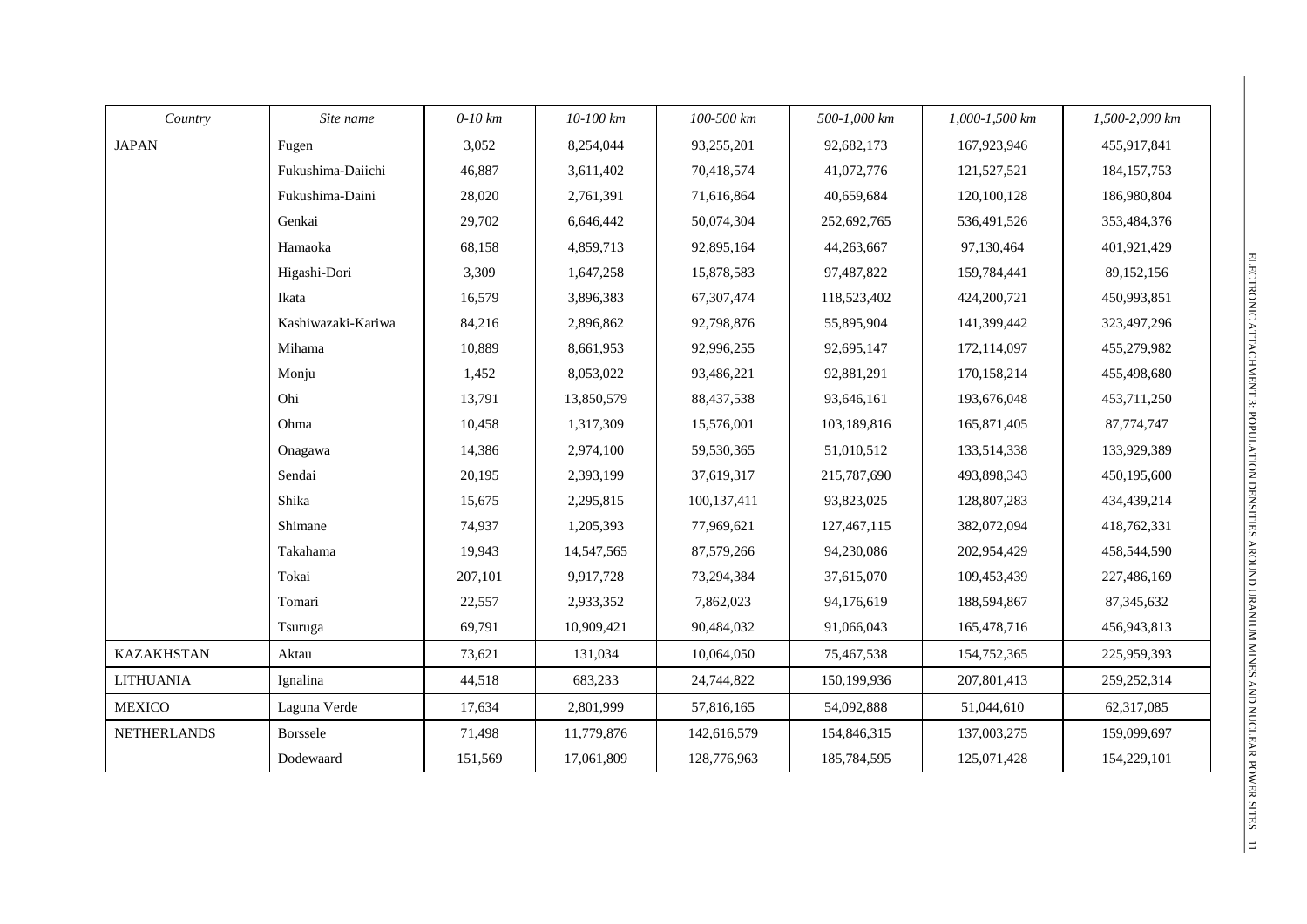| Country                  | Site name          | $0-10$ km | 10-100 km  | 100-500 km   | 500-1,000 km  | 1,000-1,500 km | 1,500-2,000 km |
|--------------------------|--------------------|-----------|------------|--------------|---------------|----------------|----------------|
| <b>PAKISTAN</b>          | Chasma             | 177,768   | 6,178,718  | 183,970,077  | 292,668,310   | 367,963,318    | 482,452,819    |
|                          | Karachi            | 42,822    | 13,070,035 | 38,693,485   | 241,008,320   | 496,731,338    | 494,752,203    |
| <b>REPUBLIC OF KOREA</b> | Kori               | 41,206    | 10,750,897 | 68,963,891   | 284, 235, 974 | 513,946,760    | 291,354,184    |
|                          | Shin-Kori          | 44,772    | 10,745,311 | 69,021,235   | 283,883,404   | 513,444,320    | 291,709,092    |
|                          | Shin-Wolsong       | 9,704     | 10,313,104 | 75,739,969   | 273,405,902   | 497,905,165    | 301,179,861    |
|                          | Ulchin             | 28,558    | 1,026,322  | 85,600,221   | 275,020,171   | 472,652,652    | 307,414,521    |
|                          | Wolsong            | 7,001     | 10,342,167 | 75,608,974   | 273,776,051   | 498,081,179    | 300,999,595    |
|                          | Yonggwang          | 16,521    | 4,257,166  | 72,017,258   | 451,287,734   | 490,895,456    | 302,004,996    |
| <b>ROMANIA</b>           | Cernavoda          | 16,130    | 1,639,680  | 56,631,176   | 156,010,383   | 249,366,703    | 307,320,612    |
| <b>RUSSIAN</b>           | Akademik Lomonosov | 2,405,742 | 2,996,817  | 11,825,164   | 65,569,637    | 156,789,840    | 203,488,659    |
| <b>FEDERATION</b>        | Obninsk            | 93,660    | 7,714,140  | 35,396,769   | 88,120,138    | 128,553,518    | 221,505,178    |
|                          | Balakovo           | 5,114     | 637,651    | 20,495,745   | 80,328,684    | 87,220,176     | 197,987,032    |
|                          | Beloyarsk          | 33,083    | 2,693,729  | 14,687,528   | 23,729,495    | 48,158,829     | 101,781,827    |
|                          | Bilibino           | 418       | 1,254      | 28,392       | 93,436        | 262,212        | 809,981        |
|                          | Kalinin            | 37,521    | 435,053    | 36,892,568   | 64,736,547    | 138,928,460    | 199,478,252    |
|                          | Kola               | 3,215     | 357,857    | 2,065,750    | 15,414,034    | 51,513,651     | 108,719,667    |
|                          | Kursk              | 49,623    | 1,271,878  | 55,683,396   | 98,778,624    | 179,169,652    | 234,864,029    |
|                          | Leningrad          | 53,149    | 5,474,064  | 11,550,438   | 69,710,063    | 160,447,828    | 217,044,375    |
|                          | Novovoronezh       | 34,194    | 1,955,949  | 42,010,750   | 87,857,384    | 170,199,931    | 220,949,436    |
|                          | Rostov             | 3,049     | 523,849    | 27,985,408   | 98,944,375    | 173,728,755    | 227,527,079    |
|                          | Smolensk           | 31,128    | 573,583    | 45, 451, 382 | 112,168,342   | 161,827,324    | 259, 253, 365  |
| <b>SLOVAKIA</b>          | Bohunice           | 46,475    | 4,429,488  | 92,883,222   | 243,759,714   | 208,020,372    | 178,483,748    |
|                          | Mochovce           | 33,325    | 4,902,730  | 87,779,491   | 236,768,601   | 211,399,402    | 192,591,846    |
| <b>SLOVENIA</b>          | Krsko              | 37,425    | 3,647,413  | 80,730,306   | 241,941,504   | 229,311,226    | 170,278,131    |
| <b>SOUTH AFRICA</b>      | Koeberg            | 2,385     | 3,911,754  | 1,127,028    | 8,691,818     | 34,296,247     | 18,045,950     |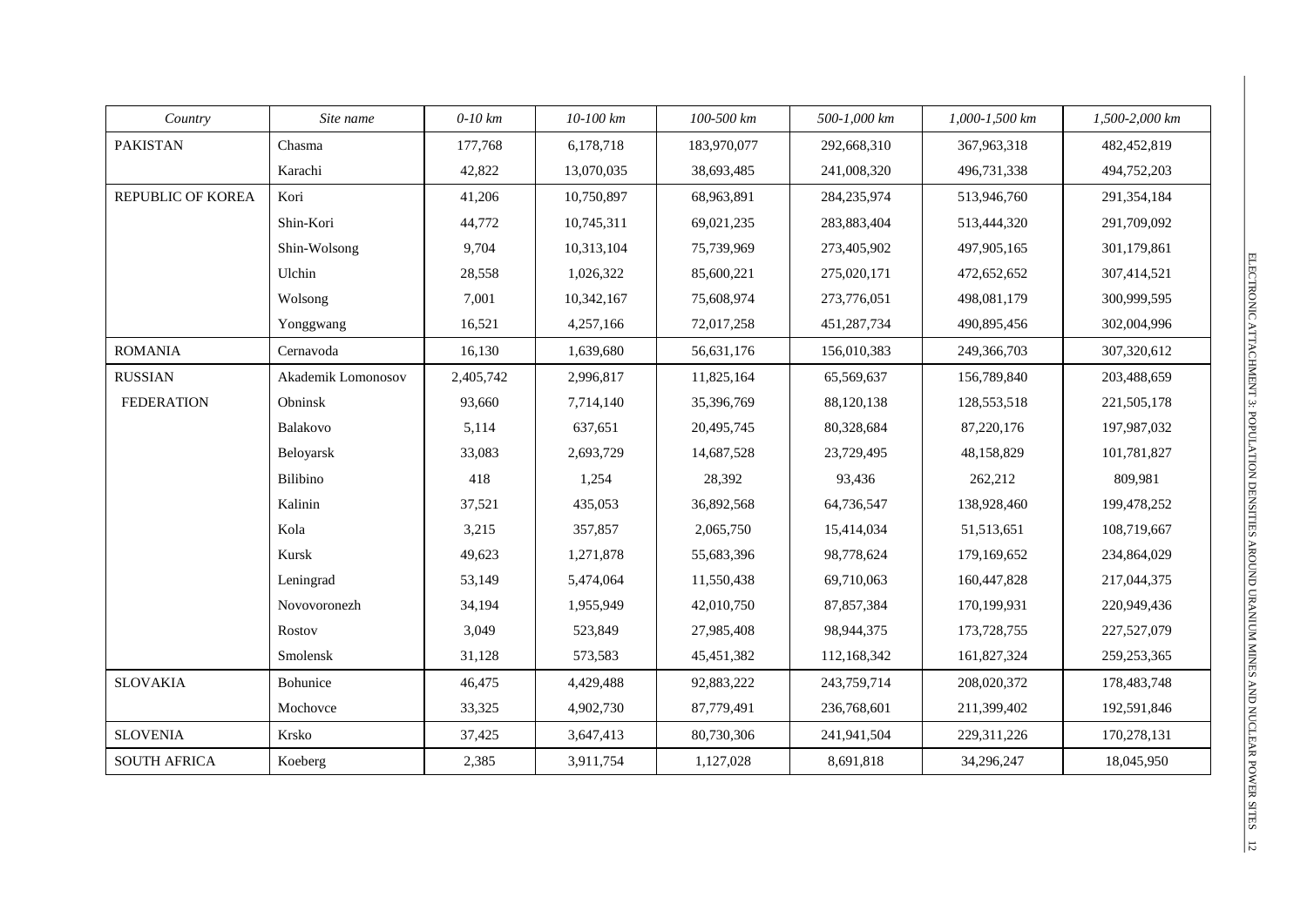| Country               | Site name             | $0-10$ km      | 10-100 km  | 100-500 km  | 500-1,000 km | 1,000-1,500 km | 1,500-2,000 km |
|-----------------------|-----------------------|----------------|------------|-------------|--------------|----------------|----------------|
| <b>SPAIN</b>          | Almaraz               | 12,433         | 630,544    | 42,134,115  | 75,623,960   | 152,274,059    | 178, 133, 633  |
|                       | Asco                  | 9,971          | 1,387,111  | 36,648,026  | 154,493,857  | 237,646,121    | 125,106,955    |
|                       | Cofrentes             | 5,219          | 2,950,203  | 45,615,736  | 98,629,117   | 202,466,134    | 158,368,996    |
|                       | Jose Cabrera          | 18,285         | 5,360,880  | 36,966,968  | 99,143,087   | 226, 251, 552  | 130,920,662    |
|                       | Santa Maria De Garona | 2,187          | 2,633,438  | 37,725,963  | 123,557,060  | 239,060,361    | 120,861,419    |
|                       | Trillo                | 6,234          | 3,673,257  | 38,778,036  | 112,022,452  | 222,273,552    | 130,732,255    |
|                       | Vandellos             | 37,771         | 1,395,736  | 36,879,396  | 157,059,769  | 233,924,099    | 131,083,623    |
| <b>SWEDEN</b>         | Agesta                | 338,397        | 2,057,234  | 15,081,279  | 93,896,588   | 257,185,564    | 196,276,187    |
|                       | Barsebeck             | 22,763         | 3,297,979  | 44,995,816  | 206,915,296  | 201,481,991    | 136,930,560    |
|                       | Forsmark              | 1,288          | 570,169    | 14,055,737  | 67,966,201   | 240,545,780    | 213,513,764    |
|                       | Oskarshamn            | 3,116          | 289,272    | 26,716,795  | 151,479,068  | 261,929,428    | 147,891,735    |
|                       | Ringhals              | 18,322         | 1,308,730  | 25,777,831  | 183,329,121  | 211,685,833    | 152,597,381    |
| <b>SWITZERLAND</b>    | Beznau                | 116,730        | 7,981,988  | 134,620,239 | 218,929,289  | 177,590,501    | 129,915,406    |
|                       | Goesgen               | 175,373        | 7,695,826  | 132,903,928 | 216,852,262  | 183,707,281    | 121,937,319    |
|                       | Leibstadt             | 80,582         | 8,126,708  | 136,028,496 | 217,692,513  | 177, 101, 997  | 129,752,747    |
|                       | Lucens                | 41,936         | 4,323,180  | 118,593,331 | 218,453,546  | 190,893,017    | 126,930,822    |
|                       | Muehleberg            | 74,998         | 5,663,528  | 124,803,704 | 216,197,304  | 190,106,691    | 124,909,083    |
| <b>UKRAINE</b>        | Chernobyl             | $\overline{0}$ | 1,208,470  | 46,300,270  | 152,323,711  | 201,726,423    | 251,177,547    |
|                       | Khmelnitsky           | 55,000         | 1,822,402  | 59,942,697  | 164,226,473  | 269,716,061    | 201,144,506    |
|                       | Rovno                 | 52,806         | 1,707,649  | 59,683,180  | 170,613,673  | 264,600,051    | 200,646,680    |
|                       | South Ukraine         | 13,850         | 914,548    | 48,699,288  | 165,002,047  | 204,399,752    | 312,764,841    |
|                       | Zaporozhe             | 54,837         | 2,101,865  | 43,777,300  | 137,025,538  | 212,953,182    | 299,675,253    |
| <b>UNITED KINGDOM</b> | Berkeley              | 49,931         | 7,950,044  | 92,432,951  | 123,380,462  | 144,738,086    | 162,372,467    |
|                       | Bradwell              | 13,227         | 13,930,124 | 115,565,073 | 145,838,403  | 138,280,062    | 156,927,325    |
|                       | Calder Hall           | 15,217         | 1,779,644  | 63,289,598  | 114,130,052  | 146,280,947    | 137,892,150    |
|                       | Chapelcross           | 19,542         | 1,524,719  | 60,734,615  | 117,173,540  | 138,701,646    | 142,832,616    |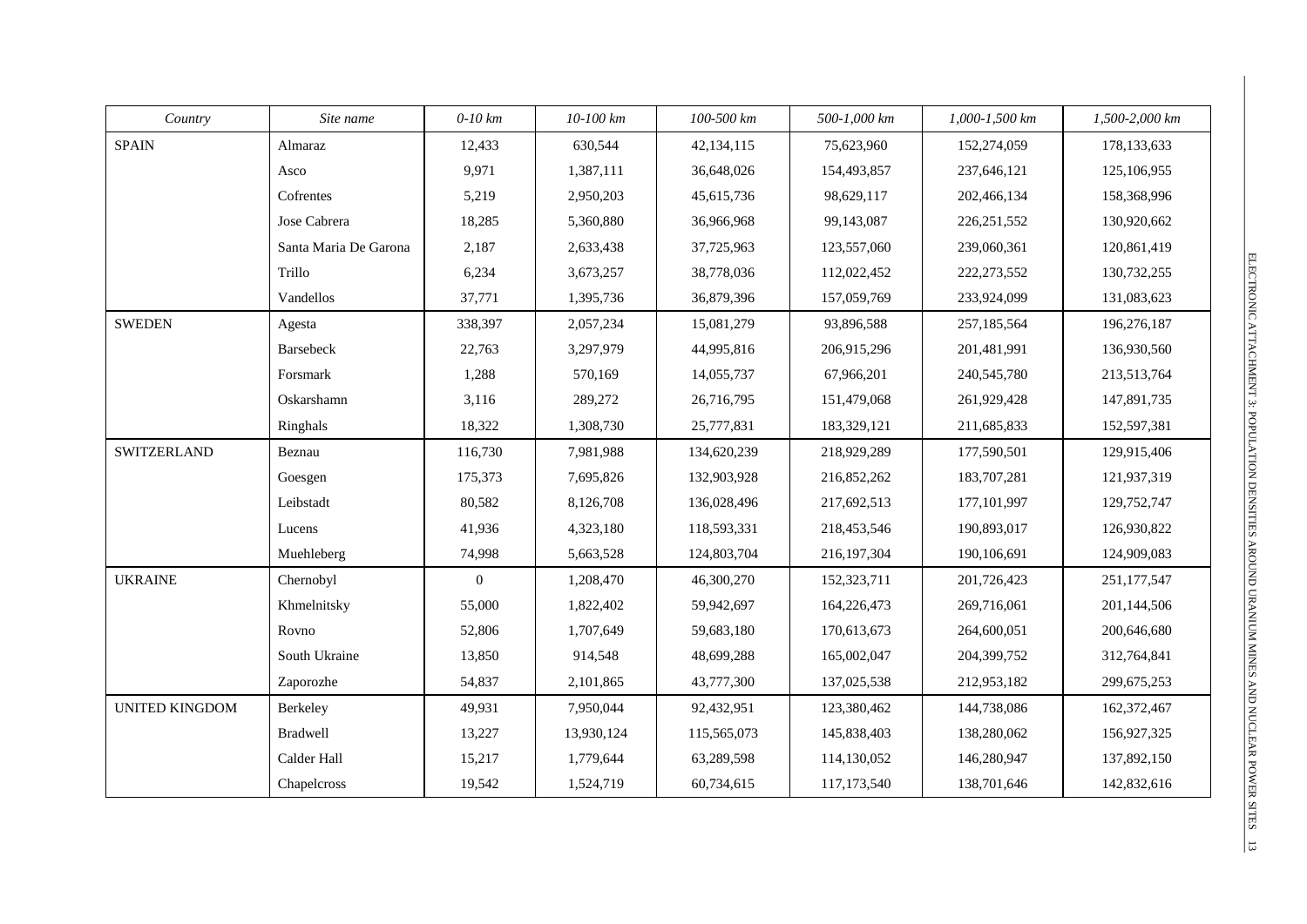| Country               | Site name             | $0-10$ km | 10-100 km | 100-500 km  | 500-1,000 km | 1,000-1,500 km | 1,500-2,000 km |
|-----------------------|-----------------------|-----------|-----------|-------------|--------------|----------------|----------------|
| <b>UNITED KINGDOM</b> | Dounreay              | 2,081     | 79,837    | 10,143,046  | 92,122,969   | 144,531,420    | 167,093,856    |
| (continuation)        | Dungeness             | 13,447    | 8,975,957 | 126,034,351 | 149,032,590  | 135,596,110    | 160,273,409    |
|                       | Hartlepool            | 353,931   | 3,995,894 | 66,935,996  | 139,178,993  | 146,888,258    | 132,106,127    |
|                       | Heysham               | 103,194   | 9,048,973 | 56,568,975  | 123,572,642  | 151,162,400    | 140,024,885    |
|                       | <b>Hinkley Point</b>  | 11,040    | 5,635,808 | 84,073,394  | 130,182,049  | 145,458,209    | 165,217,867    |
|                       | Hunterston            | 26,597    | 2,874,424 | 38,223,022  | 111,254,741  | 132,610,730    | 150,091,183    |
|                       | Oldbury               | 55,463    | 7,009,940 | 92,479,539  | 123,683,834  | 144,364,717    | 162,902,116    |
|                       | Sizewell              | 15,825    | 2,584,534 | 128,981,045 | 143,758,195  | 141,513,601    | 162,064,086    |
|                       | Torness               | 8,282     | 2,269,363 | 41,138,621  | 135,394,557  | 131,094,799    | 153,642,079    |
|                       | Trawsfynydd           | 8,396     | 2,790,934 | 65,223,436  | 119,750,775  | 152,589,197    | 149,329,333    |
|                       | Windscale             | 16,429    | 1,676,280 | 63,391,966  | 113,914,980  | 146,074,223    | 137,789,554    |
|                       | Winfrith              | 18,663    | 4,624,009 | 95,145,019  | 136,452,608  | 145,090,729    | 166,202,440    |
|                       | Wylfa                 | 10,922    | 1,106,031 | 64,277,952  | 111,026,543  | 154,348,990    | 140,927,355    |
| <b>UNITED STATES</b>  | Arkansas Nuclear One  | 26,495    | 580,216   | 27,072,648  | 74,618,439   | 94,309,740     | 163,814,378    |
|                       | <b>Beaver Valley</b>  | 25,769    | 4,028,307 | 65,708,431  | 104,766,033  | 44,281,729     | 36,429,632     |
|                       | <b>Big Rock Point</b> | 8,664     | 290,352   | 35,641,421  | 74,471,209   | 92,120,184     | 46,608,206     |
|                       | <b>Bonus</b>          | 40,147    | 1,543,137 | 12,756,927  | 31,127,893   | 30,331,186     | 55,068,966     |
|                       | Braidwood             | 28,163    | 8,381,245 | 40,874,661  | 79,904,518   | 108,330,898    | 34,213,922     |
|                       | <b>Browns Ferry</b>   | 6,536     | 1,196,033 | 31,237,179  | 109,558,958  | 95,967,984     | 68,575,710     |
|                       | Brunswick             | 17,552    | 682,824   | 20,172,150  | 106,251,783  | 88,879,837     | 68,416,799     |
|                       | <b>Byron</b>          | 18,715    | 2,742,730 | 39,605,411  | 67,299,314   | 121,662,865    | 40,081,796     |
|                       | Callaway              | 1,970     | 908,387   | 32,106,504  | 83,916,356   | 91,582,781     | 85,484,199     |
|                       | <b>Calvert Cliffs</b> | 27,067    | 6,167,304 | 56,343,630  | 86,181,967   | 58,715,285     | 44,464,832     |
|                       | Catawba               | 41,732    | 3,153,656 | 32,731,784  | 127,360,021  | 74,430,346     | 41,592,091     |
|                       | Clinton               | 2,755     | 1,278,790 | 43,449,004  | 84,322,131   | 111,894,353    | 38,155,163     |
|                       | Columbia              | 1,739     | 669,429   | 14,309,119  | 16,670,441   | 36,388,653     | 22,790,816     |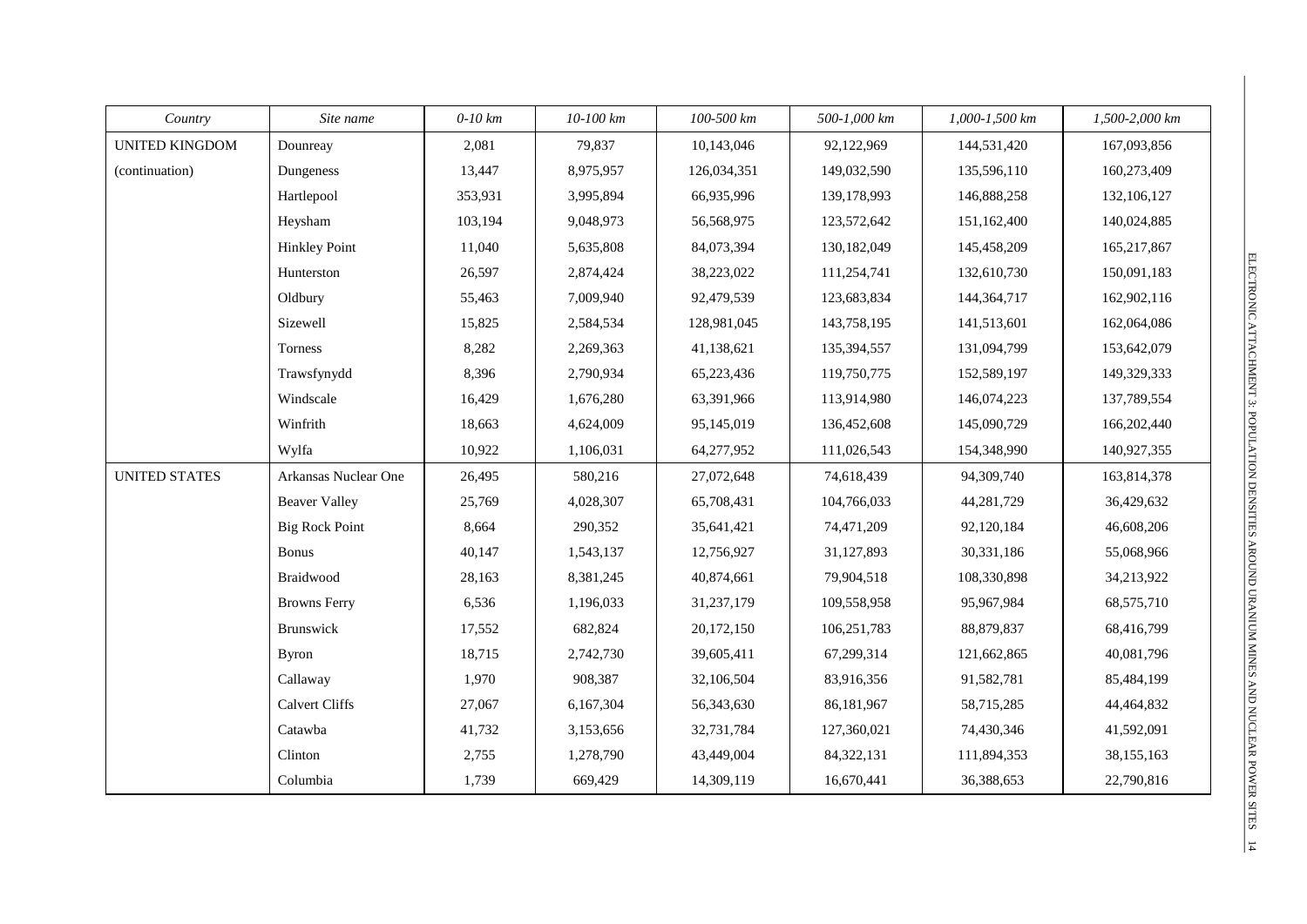| Country              | Site name            | $0-10$ km | 10-100 km  | 100-500 km | 500-1,000 km | 1,000-1,500 km | 1,500-2,000 km |
|----------------------|----------------------|-----------|------------|------------|--------------|----------------|----------------|
| <b>UNITED STATES</b> | Comanche Peak        | 8,233     | 2,965,368  | 23,737,635 | 40,106,969   | 139,981,094    | 128,865,837    |
| (continuation)       | Cooper               | 1,282     | 653,957    | 15,271,887 | 66,171,054   | 88,782,883     | 112,052,033    |
|                      | <b>Crystal River</b> | 5,171     | 1,874,987  | 20,490,511 | 47,814,952   | 104,822,608    | 197, 157, 363  |
|                      | Carolinas Cvtr       | 2,937     | 1,896,853  | 32,030,047 | 111,376,205  | 92,739,988     | 47,881,801     |
|                      | Davis Besse          | 4,820     | 4,745,921  | 56,343,077 | 117,904,400  | 40,457,981     | 40,180,573     |
|                      | Diablo Canyon        | 1,690     | 461,416    | 37,446,648 | 13,659,266   | 23,293,896     | 17,491,282     |
|                      | Donald Cook          | 22,299    | 5,069,686  | 46,415,966 | 90,806,681   | 82,780,666     | 38,819,471     |
|                      | Dresden              | 31,181    | 8,870,484  | 39,956,630 | 77,489,367   | 110,575,437    | 34,851,210     |
|                      | Duane Arnold         | 12,760    | 858,862    | 34,973,417 | 57,116,136   | 119,852,534    | 62,057,470     |
|                      | Elk River            | 44,076    | 3,563,370  | 11,108,863 | 46,602,854   | 79,737,756     | 117,971,127    |
|                      | Enrico Fermi         | 19,051    | 6,157,912  | 55,005,942 | 115,254,173  | 40,768,096     | 42,349,718     |
|                      | Farley               | 3,115     | 639,638    | 29,708,040 | 61,827,397   | 133,577,096    | 157,348,065    |
|                      | Fitzpatrick          | 9,852     | 1,468,466  | 77,259,253 | 63,696,806   | 45,783,547     | 40,842,914     |
|                      | Fort Calhoun         | 14,176    | 1,252,673  | 14,028,768 | 58,831,451   | 90,356,251     | 114,615,100    |
|                      | Fort St. Vrain       | 12,841    | 3,357,025  | 2,920,680  | 26,771,813   | 104,249,080    | 93,718,117     |
|                      | Vallecitos           | 88,069    | 8,234,900  | 11,223,341 | 33,934,389   | 22,285,197     | 15,373,184     |
|                      | <b>Grand Gulf</b>    | 4,489     | 675,531    | 21,155,642 | 69,742,115   | 115,842,773    | 177, 133, 786  |
|                      | H.B. Robinson        | 24,044    | 1,725,121  | 31,639,621 | 110,507,849  | 80,150,323     | 61,498,348     |
|                      | Haddam Neck          | 23,231    | 5,983,699  | 57,161,452 | 53,191,064   | 56,383,032     | 47,630,969     |
|                      | Hallam               | 1,557     | 874,006    | 11,068,188 | 61,995,961   | 88,017,257     | 123,219,421    |
|                      | Hatch                | 2,228     | 608,260    | 34,165,862 | 63,483,013   | 132,191,051    | 81,722,782     |
|                      | Hope Creek           | 5,984     | 8,522,984  | 60,113,445 | 72,445,382   | 56,902,109     | 40,074,131     |
|                      | Humboldt Bay         | 51,568    | 83,694     | 14,415,886 | 35,306,040   | 20,052,757     | 15,588,038     |
|                      | <b>Indian Point</b>  | 108,185   | 20,076,442 | 49,424,796 | 58,207,686   | 54, 535, 134   | 43,938,050     |
|                      | Kewaunee             | 2,041     | 1,067,118  | 35,734,913 | 63,308,640   | 111,188,918    | 45,321,015     |
|                      | Lacrosse             | 2,246     | 486,802    | 30,072,554 | 62,496,697   | 114,956,547    | 57,325,376     |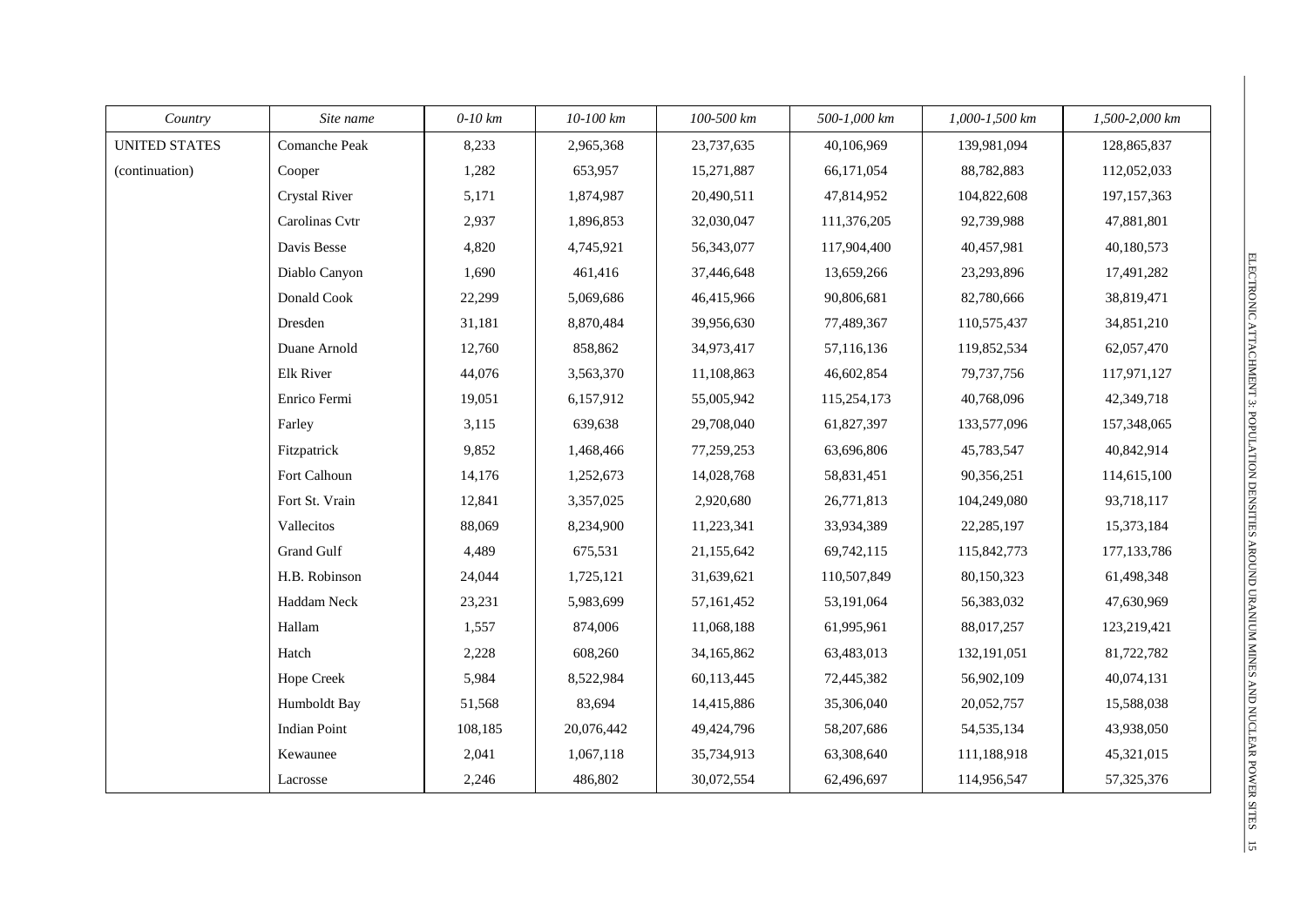| Country              | Site name           | $0-10$ km | 10-100 km  | 100-500 km   | 500-1,000 km | 1,000-1,500 km | 1,500-2,000 km |
|----------------------|---------------------|-----------|------------|--------------|--------------|----------------|----------------|
| <b>UNITED STATES</b> | Lasalle             | 6,961     | 4,564,814  | 43,043,833   | 75,972,353   | 112,644,208    | 35,834,186     |
| (continuation)       | Limerick            | 99,164    | 9,315,242  | 63,980,176   | 65, 653, 594 | 55,501,932     | 38,692,813     |
|                      | Maine Yankee        | 11,479    | 861,643    | 34,810,109   | 55,479,863   | 53,809,503     | 49,174,520     |
|                      | Mcguire             | 59,569    | 3,405,086  | 33,873,723   | 127,625,943  | 71,633,269     | 40,690,419     |
|                      | Millstone           | 85,196    | 5,222,196  | 55,186,798   | 54, 104, 746 | 56,953,028     | 47,580,854     |
|                      | Monticello          | 39,038    | 3,479,959  | 10,159,822   | 45,875,868   | 77,421,563     | 122,059,188    |
|                      | Nine Mile Point     | 11,685    | 1,480,167  | 77,286,643   | 63,706,360   | 45,765,477     | 40,846,874     |
|                      | North Anna          | 6,698     | 3,031,901  | 63,130,954   | 97,093,469   | 53,227,963     | 40,927,272     |
|                      | Oconee              | 14,581    | 2,049,454  | 36,807,833   | 107,232,124  | 100,252,656    | 36,411,245     |
|                      | <b>Oyster Creek</b> | 56,203    | 10,671,888 | 53,835,814   | 65,950,035   | 59,297,227     | 39,008,992     |
|                      | Palisades           | 12,915    | 2,285,849  | 47, 437, 150 | 92,295,266   | 81,808,695     | 39, 267, 242   |
|                      | Palo Verde          | 2,912     | 3,525,202  | 22,844,506   | 36,471,855   | 33,213,099     | 72,356,063     |
|                      | Pathfinder          | 75,960    | 364,513    | 11,199,442   | 47,461,520   | 77,853,589     | 126,468,954    |
|                      | Peach Bottom        | 11,540    | 8,538,124  | 62,711,988   | 79,304,425   | 50,582,270     | 41,180,327     |
|                      | Perry               | 26,655    | 3,647,900  | 56,149,046   | 113,459,618  | 39,453,729     | 39,145,532     |
|                      | Pilgrim             | 34,243    | 5,805,584  | 45,146,266   | 48,694,489   | 58,679,360     | 50,881,397     |
|                      | Piqua               | 43,903    | 2,843,950  | 54,269,578   | 117,978,481  | 57,143,761     | 34,642,082     |
|                      | Point Beach         | 3,131     | 1,062,896  | 36,078,135   | 63,487,590   | 111,434,875    | 44,630,850     |
|                      | Prairie Island      | 11,660    | 3,519,774  | 18,921,918   | 51,244,450   | 91,644,235     | 94,827,353     |
|                      | <b>Quad Cities</b>  | 7,256     | 960,378    | 39,582,636   | 66,311,502   | 120, 184, 711  | 46,934,763     |
|                      | Rancho Seco         | 2,258     | 4,753,484  | 13,082,283   | 38,729,588   | 20,635,550     | 14,850,611     |
|                      | R.E. Ginna          | 15,239    | 1,801,805  | 80,326,939   | 65,694,043   | 43,954,760     | 41,417,259     |
|                      | River Bend          | 14,653    | 1,466,811  | 17,189,144   | 63,516,705   | 150,697,571    | 156,243,827    |
|                      | Salem               | 5,409     | 8,495,391  | 60,107,512   | 72,484,997   | 56,906,147     | 40,070,922     |
|                      | San Onofre          | 37,810    | 14,601,460 | 15,658,804   | 23,301,755   | 22,206,136     | 47,980,243     |
|                      | Saxton              | 5,964     | 1,545,259  | 83,918,194   | 81,008,382   | 44,590,211     | 41,108,936     |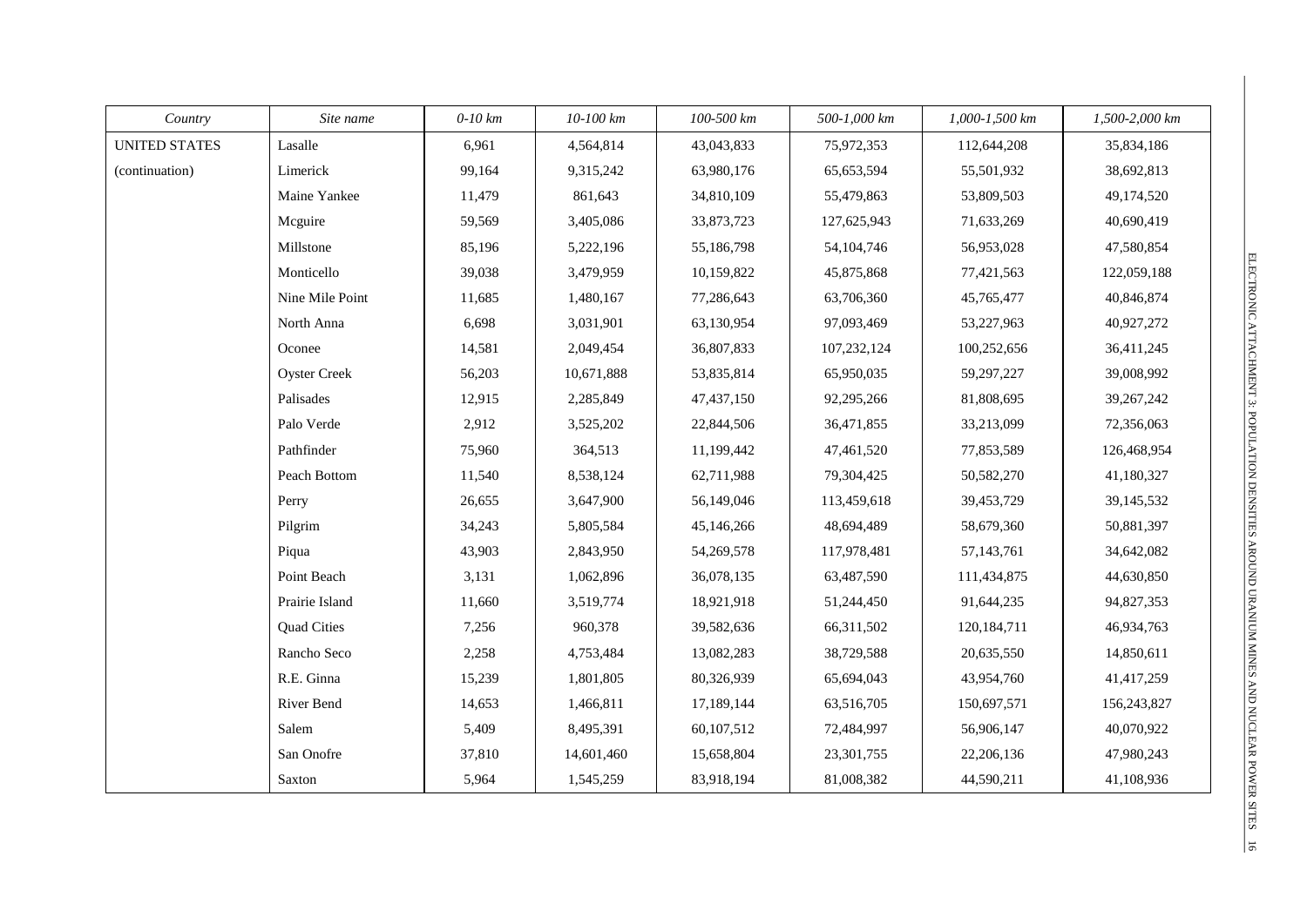| Country              | Site name           | $0-10$ km | $10-100$ km | 100-500 km | 500-1,000 km | $1,000 - 1,500$ km | 1,500-2,000 km |
|----------------------|---------------------|-----------|-------------|------------|--------------|--------------------|----------------|
| <b>UNITED STATES</b> | Seabrook            | 63,494    | 5,510,918   | 47,336,492 | 45,852,589   | 57,551,786         | 47,690,266     |
| (continuation)       | Sequoyah            | 29,149    | 1,388,292   | 37,449,339 | 102,759,895  | 104,881,272        | 40,319,379     |
|                      | Shearon Harris      | 6,912     | 3,260,698   | 31,851,012 | 118,724,055  | 66,476,472         | 55,937,428     |
|                      | Shippingport        | 25,332    | 4,026,633   | 65,752,933 | 104,723,974  | 44,301,361         | 36,426,891     |
|                      | Shoreham            | 43,335    | 14,564,208  | 46,180,810 | 60,162,778   | 55,561,078         | 46,035,580     |
|                      | South Texas         | 3,312     | 677,240     | 24,392,660 | 40,054,273   | 141,295,147        | 124,322,896    |
|                      | St. Lucie           | 63,155    | 1,764,657   | 16,173,594 | 41,105,850   | 84,451,910         | 190,618,604    |
|                      | Surry               | 23,446    | 2,864,325   | 54,664,090 | 92,231,583   | 58,670,481         | 50,051,718     |
|                      | Susquehanna         | 21,090    | 2,781,996   | 80,518,961 | 63,257,636   | 49,461,367         | 37,308,703     |
|                      | Three Mile Island   | 50,986    | 5,022,358   | 72,942,015 | 79,715,439   | 46,159,402         | 39,167,277     |
|                      | Trojan              | 20,892    | 2,466,113   | 11,553,886 | 17,053,788   | 30,425,618         | 21,661,400     |
|                      | <b>Turkey Point</b> | 2,532     | 4,156,411   | 18,024,581 | 22,412,265   | 73,184,764         | 207,548,731    |
|                      | Vermont Yankee      | 18,324    | 3,077,374   | 56,319,694 | 53,840,971   | 56,518,651         | 47,322,360     |
|                      | Virgil C. Summer    | 1,977     | 1,998,496   | 32,027,053 | 112,445,897  | 91,522,456         | 47,898,706     |
|                      | Vogtle              | 2,357     | 950,724     | 33,802,562 | 79,311,282   | 120,081,682        | 59,503,342     |
|                      | Waterford           | 43,131    | 2,221,884   | 13,708,118 | 65,266,072   | 144,044,389        | 162,929,227    |
|                      | Watts Bar           | 7,288     | 1,903,014   | 39,928,107 | 107,643,699  | 99,572,547         | 36, 145, 225   |
|                      | <b>Wolf Creek</b>   | 4,198     | 523,146     | 17,247,644 | 76,685,423   | 81,723,843         | 120, 187, 470  |
|                      | Yankee Rowe         | 2,113     | 2,563,601   | 60,128,918 | 52,777,516   | 56,109,755         | 48,113,094     |
|                      | Zion                | 88,190    | 10,110,809  | 36,660,656 | 75,871,317   | 105,788,982        | 36,246,802     |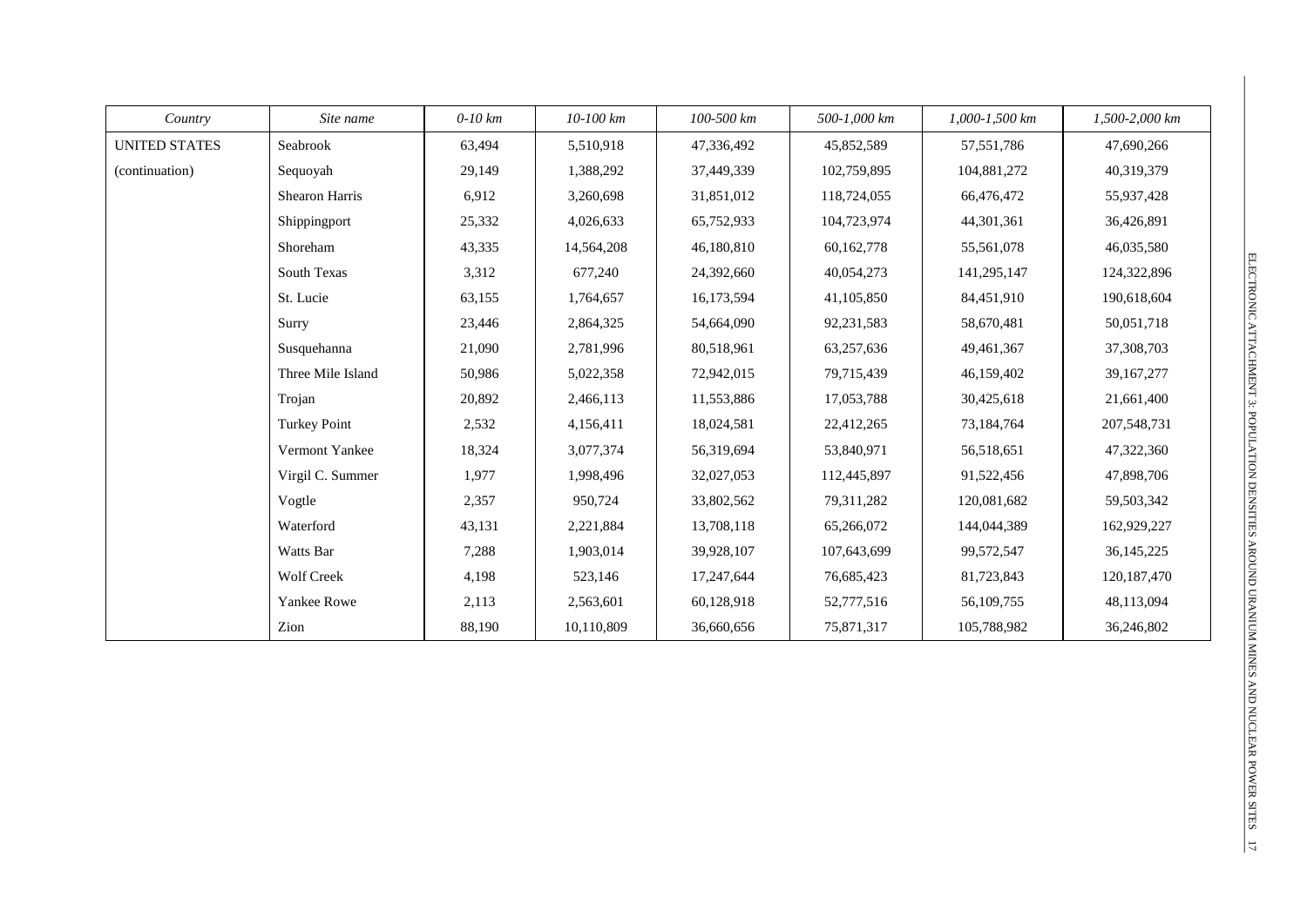| Country               | Site name     | $0-10$ km | 10-100 km  | 100-500 km  | 500-1,000 km | 1,000-1,500 km | 1,500-2,000 km |
|-----------------------|---------------|-----------|------------|-------------|--------------|----------------|----------------|
| <b>ARGENTINA</b>      | Atucha        | 10,427    | 7,197,576  | 19,831,379  | 30,334,500   | 38,914,841     | 67,837,479     |
|                       | Embalse       | 13,398    | 1,914,888  | 10,718,106  | 44,026,987   | 29,413,699     | 51,816,346     |
| <b>ARMENIA</b>        | Metsamor      | 53,385    | 3,108,043  | 43,990,633  | 108,724,550  | 143,977,509    | 245, 234, 835  |
| <b>BELGIUM</b>        | Doel          | 50,471    | 14,020,526 | 139,574,954 | 162,349,951  | 134,677,630    | 159,892,195    |
|                       | Tihange       | 68,385    | 10,047,701 | 143,689,438 | 178,801,869  | 131,029,885    | 154,554,706    |
| <b>BRAZIL</b>         | Angra         | 22,033    | 4,313,566  | 65,968,204  | 42,753,831   | 35,746,939     | 52,024,619     |
| <b>BULGARIA</b>       | Kozloduy      | 13,926    | 2,202,690  | 56,111,578  | 170,453,860  | 235,594,691    | 336,626,959    |
| <b>CANADA</b>         | <b>Bruce</b>  | 5,142     | 246,998    | 38,649,910  | 118,291,463  | 44,498,295     | 39,990,267     |
|                       | Darlington    | 90,576    | 6,890,189  | 42,540,603  | 99,891,044   | 46,552,196     | 39,835,924     |
|                       | Gentilly      | 11,190    | 1,485,641  | 19,998,944  | 75,947,957   | 54,033,372     | 45,732,001     |
|                       | Pickering     | 258,647   | 7,813,376  | 39,596,118  | 103,321,448  | 46,096,138     | 41,220,452     |
|                       | Point Lepreau | 971       | 281,986    | 10,251,819  | 50,860,971   | 51,065,666     | 56,536,044     |
| <b>CHINA</b>          | Guangdong     | 96,436    | 24,781,591 | 128,680,356 | 335,770,813  | 612,190,971    | 401,542,105    |
|                       | Lingao        | 94,735    | 24,805,212 | 128,785,789 | 335,778,999  | 612,323,409    | 401,668,643    |
|                       | Qinshan       | 208,073   | 28,323,363 | 169,944,947 | 536,180,560  | 483,079,505    | 365,734,746    |
|                       | Tianwan       | 138,376   | 12,697,674 | 307,482,068 | 499,732,520  | 443,545,744    | 264,743,290    |
| CHINA, Taiwan         | Chin Shan     | 24,077    | 10,033,161 | 75,434,929  | 351,885,004  | 539,067,152    | 523,928,754    |
|                       | Kuosheng      | 73,674    | 9,984,430  | 72,786,693  | 345,576,949  | 539,578,989    | 530,112,410    |
|                       | Maanshan      | 33,948    | 3,496,456  | 58,613,280  | 249,922,309  | 444,465,202    | 643,228,831    |
| <b>CZECH REPUBLIC</b> | Dukovany      | 16,383    | 4,035,670  | 100,576,307 | 245,052,795  | 202,825,581    | 163,324,027    |
|                       | Temelin       | 20,620    | 3,013,217  | 115,305,453 | 232,163,501  | 192,222,153    | 171,965,721    |
| <b>FINLAND</b>        | Loviisa       | 1,430     | 1,613,119  | 16,611,968  | 68,961,815   | 152,367,057    | 267,431,448    |
|                       | Olkiluoto     | 3,447     | 548,766    | 12,408,043  | 50,050,891   | 185,486,291    | 269,157,847    |

**Table 4. Population (2008) by nuclear power site with operating reactors (193 sites)**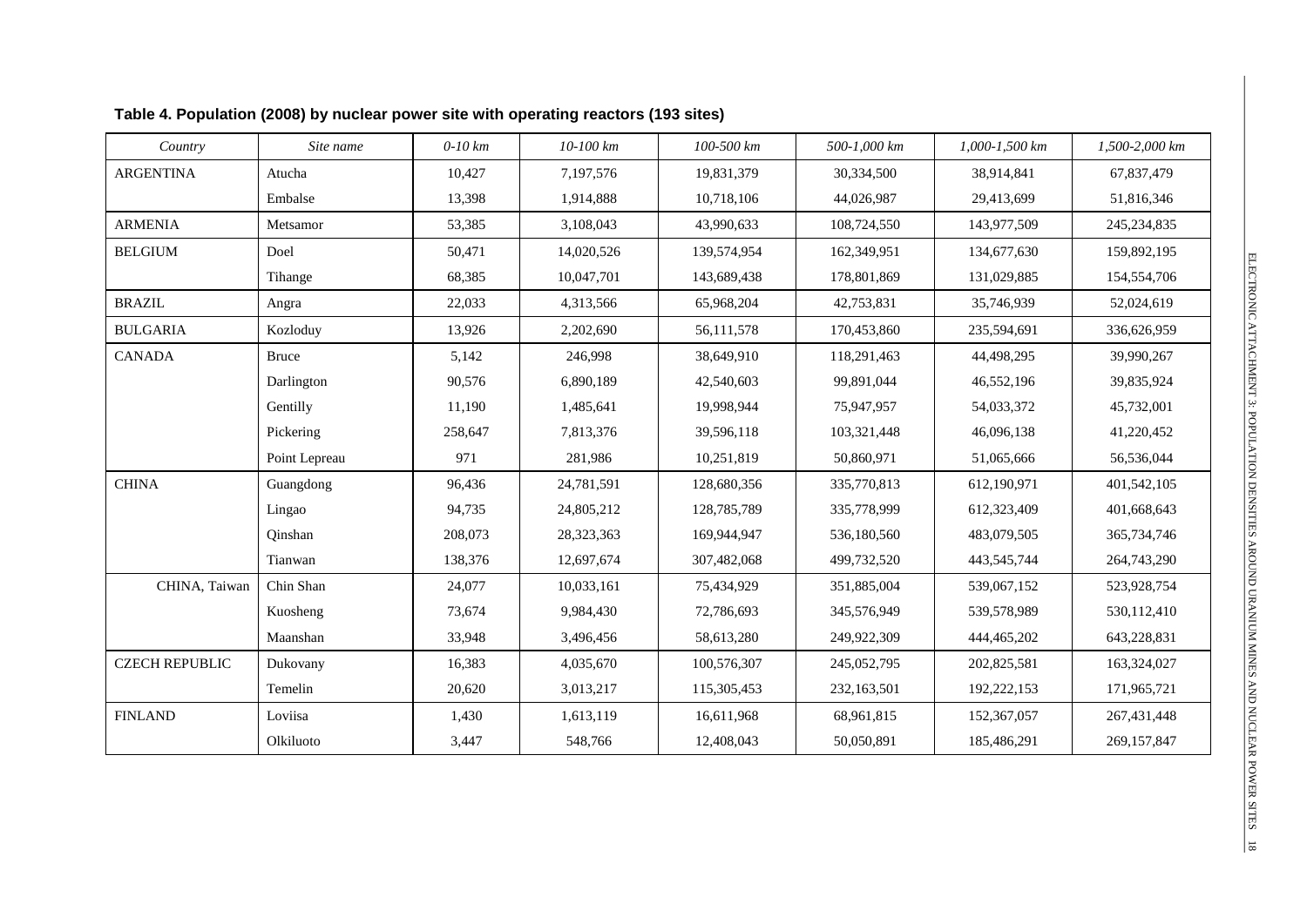| Country        | Site name       | $0-10$ km | 10-100 km  | 100-500 km  | 500-1,000 km  | 1,000-1,500 km | 1,500-2,000 km |
|----------------|-----------------|-----------|------------|-------------|---------------|----------------|----------------|
| <b>FRANCE</b>  | Belleville      | 18,330    | 1,786,146  | 112,872,986 | 199,542,865   | 184,383,965    | 118,674,495    |
|                | Blayais         | 21,812    | 2,197,415  | 53,756,322  | 211,392,778   | 183,483,948    | 120,618,022    |
|                | <b>Bugey</b>    | 71,282    | 5,794,904  | 88,867,890  | 225, 294, 771 | 203,757,929    | 121,518,568    |
|                | Cattenom        | 94,060    | 4,445,462  | 153,448,194 | 190,365,893   | 155,436,987    | 134,386,008    |
|                | Chinon          | 39,193    | 2,608,144  | 75,028,940  | 213,635,622   | 168,646,119    | 125,945,784    |
|                | Chooz           | 19,556    | 6,443,784  | 147,075,361 | 177,993,367   | 139,760,456    | 149,088,551    |
|                | Civaux          | 15,946    | 1,858,514  | 59,144,932  | 227,544,990   | 181,944,677    | 123,325,666    |
|                | Cruas           | 56,432    | 2,973,910  | 68,243,911  | 244,525,256   | 202,437,533    | 112,369,415    |
|                | Dampierre       | 21,080    | 2,490,008  | 114,871,185 | 193,206,740   | 180,860,307    | 121,004,761    |
|                | Fessenheim      | 63,553    | 7,345,008  | 144,067,712 | 209,813,413   | 173,861,434    | 126,495,963    |
|                | Flamanville     | 10,800    | 689,455    | 92,703,631  | 165,503,766   | 138,244,695    | 163,230,987    |
|                | Golfech         | 26,338    | 2,155,878  | 41,648,369  | 236,005,554   | 191,009,580    | 110,456,340    |
|                | Gravelines      | 41,664    | 5,302,588  | 140,407,876 | 149,052,657   | 138,778,329    | 160,407,984    |
|                | Nogent          | 19,149    | 9,365,023  | 135,178,916 | 173,316,889   | 174,639,704    | 129,237,700    |
|                | Paluel          | 29,370    | 2,112,948  | 126,583,414 | 161,581,437   | 142,814,300    | 151,384,477    |
|                | Penly           | 40,217    | 2,683,068  | 133,766,677 | 160,614,354   | 140, 126, 183  | 155,102,960    |
|                | Saint-Alban     | 81,045    | 4,932,437  | 83,498,946  | 230, 351, 477 | 198,826,509    | 112,437,655    |
|                | Saint-Laurent   | 25,936    | 2,292,774  | 96,705,261  | 206,690,038   | 172,983,605    | 125,645,101    |
|                | Tricastin       | 68,702    | 2,575,489  | 62,126,726  | 246,963,454   | 204,892,096    | 113,734,998    |
| <b>GERMANY</b> | <b>Biblis</b>   | 129,032   | 10,597,105 | 151,022,126 | 199,998,865   | 150,748,596    | 149,604,834    |
|                | <b>Brokdorf</b> | 36,161    | 6,292,535  | 92,089,155  | 229,033,682   | 140,574,083    | 148,777,120    |
|                | Brunsbuettel    | 33,952    | 6,077,612  | 91,462,047  | 228,129,085   | 138,976,620    | 150,966,970    |
|                | Emsland         | 64,873    | 7,953,003  | 114,646,978 | 215,316,100   | 120,746,989    | 164,173,818    |
|                | Grafenrheinfeld | 113,589   | 5,475,034  | 145,272,034 | 219,859,791   | 146,978,852    | 168, 302, 332  |
|                | Grohnde         | 77,370    | 7,312,877  | 125,347,848 | 220,872,322   | 135, 367, 075  | 167,527,965    |
|                | Gundremmingen   | 63,528    | 8,078,412  | 134,276,471 | 222,765,175   | 179,526,191    | 136, 335, 763  |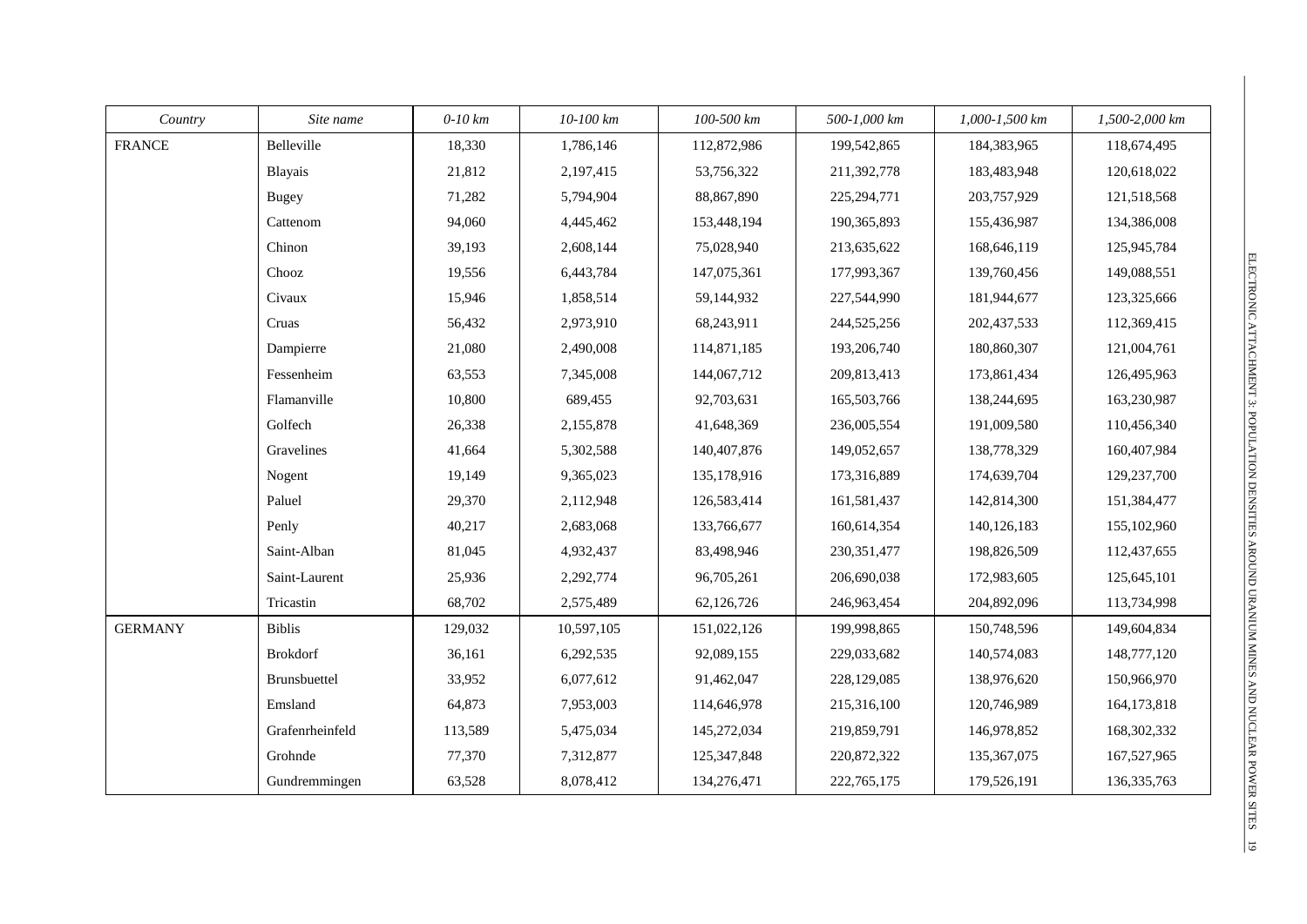| Country                       | Site name          | $0-10$ km | 10-100 km  | 100-500 km    | 500-1,000 km | 1,000-1,500 km | 1,500-2,000 km |
|-------------------------------|--------------------|-----------|------------|---------------|--------------|----------------|----------------|
| <b>GERMANY</b> (continuation) | Isar               | 35,706    | 5,759,382  | 129,399,427   | 221,936,830  | 180,872,958    | 169,431,897    |
|                               | Kruemmel           | 61,605    | 5,357,535  | 101,171,618   | 230,841,208  | 146,496,153    | 159,372,667    |
|                               | Neckarwestheim     | 155,960   | 9,927,913  | 152, 155, 263 | 210,344,111  | 158,917,192    | 139,413,334    |
|                               | Philippsburg       | 173,306   | 12,196,805 | 154,068,391   | 198,264,334  | 159,395,787    | 139,515,695    |
|                               | Unterweser         | 38,022    | 4,508,354  | 103, 105, 565 | 223,491,650  | 128,371,940    | 160,986,336    |
| <b>HUNGARY</b>                | Paks               | 26,866    | 3,117,859  | 72,138,940    | 223,987,392  | 228,644,649    | 228,864,667    |
| <b>INDIA</b>                  | Kaiga              | 4,690     | 5,309,307  | 136,859,992   | 304,555,093  | 304,930,203    | 651,303,250    |
|                               | Kakrapar           | 103,143   | 11,129,624 | 175,198,864   | 423,683,885  | 614,449,463    | 336,813,706    |
|                               | Madras             | 79,864    | 15,220,628 | 136,599,721   | 213,997,061  | 355,743,632    | 636, 673, 657  |
|                               | Narora             | 285,474   | 26,793,486 | 272,891,731   | 524,979,442  | 551,742,543    | 222,678,515    |
|                               | Rajasthan          | 124,681   | 7,170,134  | 236,389,886   | 618,883,267  | 485,856,893    | 260,038,307    |
|                               | Tarapur            | 132,931   | 24,261,809 | 143,030,661   | 319,421,907  | 635,099,347    | 396,898,599    |
| <b>JAPAN</b>                  | Fukushima-Daiichi  | 46,887    | 3,611,402  | 70,418,574    | 41,072,776   | 121,527,521    | 184, 157, 753  |
|                               | Fukushima-Daini    | 28,020    | 2,761,391  | 71,616,864    | 40,659,684   | 120,100,128    | 186,980,804    |
|                               | Genkai             | 29,702    | 6,646,442  | 50,074,304    | 252,692,765  | 536,491,526    | 353,484,376    |
|                               | Hamaoka            | 68,158    | 4,859,713  | 92,895,164    | 44,263,667   | 97,130,464     | 401,921,429    |
|                               | Higashi-Dori       | 3,309     | 1,647,258  | 15,878,583    | 97,487,822   | 159,784,441    | 89,152,156     |
|                               | Ikata              | 16,579    | 3,896,383  | 67,307,474    | 118,523,402  | 424,200,721    | 450,993,851    |
|                               | Kashiwazaki-Kariwa | 84,216    | 2,896,862  | 92,798,876    | 55,895,904   | 141,399,442    | 323,497,296    |
|                               | Mihama             | 10,889    | 8,661,953  | 92,996,255    | 92,695,147   | 172,114,097    | 455,279,982    |
|                               | Ohi                | 13,791    | 13,850,579 | 88,437,538    | 93,646,161   | 193,676,048    | 453,711,250    |
|                               | Onagawa            | 14,386    | 2,974,100  | 59,530,365    | 51,010,512   | 133,514,338    | 133,929,389    |
|                               | Sendai             | 20,195    | 2,393,199  | 37,619,317    | 215,787,690  | 493,898,343    | 450,195,600    |
|                               | Shika              | 15,675    | 2,295,815  | 100,137,411   | 93,823,025   | 128,807,283    | 434,439,214    |
|                               | Shimane            | 74,937    | 1,205,393  | 77,969,621    | 127,467,115  | 382,072,094    | 418,762,331    |
|                               | Takahama           | 19,943    | 14,547,565 | 87,579,266    | 94,230,086   | 202,954,429    | 458,544,590    |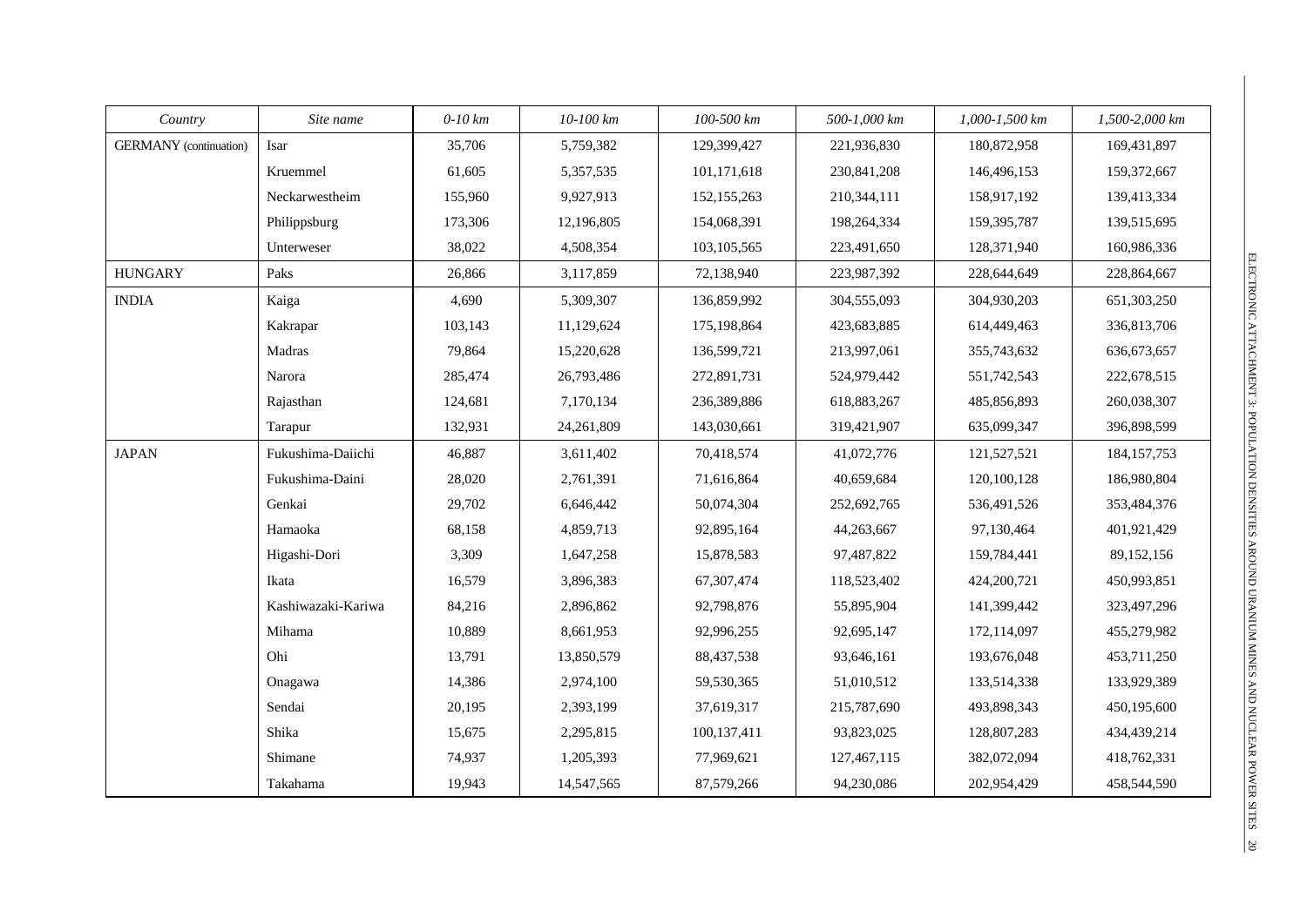| Country              | Site name       | $0-10$ km | 10-100 km  | 100-500 km  | 500-1,000 km | 1,000-1,500 km | 1,500-2,000 km |
|----------------------|-----------------|-----------|------------|-------------|--------------|----------------|----------------|
| JAPAN (continuation) | Tokai           | 207,101   | 9,917,728  | 73,294,384  | 37,615,070   | 109,453,439    | 227,486,169    |
|                      | Tomari          | 22,557    | 2,933,352  | 7,862,023   | 94,176,619   | 188,594,867    | 87, 345, 632   |
|                      | Tsuruga         | 69,791    | 10,909,421 | 90,484,032  | 91,066,043   | 165,478,716    | 456,943,813    |
| <b>MEXICO</b>        | Laguna Verde    | 17,634    | 2,801,999  | 57,816,165  | 54,092,888   | 51,044,610     | 62,317,085     |
| <b>NETHERLANDS</b>   | <b>Borssele</b> | 71,498    | 11,779,876 | 142,616,579 | 154,846,315  | 137,003,275    | 159,099,697    |
| <b>PAKISTAN</b>      | Chasma          | 177,768   | 6,178,718  | 183,970,077 | 292,668,310  | 367,963,318    | 482, 452, 819  |
|                      | Karachi         | 42,822    | 13,070,035 | 38,693,485  | 241,008,320  | 496,731,338    | 494,752,203    |
| REP. OF KOREA        | Kori            | 41,206    | 10,750,897 | 68,963,891  | 284,235,974  | 513,946,760    | 291,354,184    |
|                      | Shin-Kori       | 44,772    | 10,745,311 | 69,021,235  | 283,883,404  | 513,444,320    | 291,709,092    |
|                      | Ulchin          | 28,558    | 1,026,322  | 85,600,221  | 275,020,171  | 472,652,652    | 307,414,521    |
|                      | Wolsong         | 7,001     | 10,342,167 | 75,608,974  | 273,776,051  | 498,081,179    | 300,999,595    |
|                      | Yonggwang       | 16,521    | 4,257,166  | 72,017,258  | 451,287,734  | 490,895,456    | 302,004,996    |
| <b>ROMANIA</b>       | Cernavoda       | 16,130    | 1,639,680  | 56,631,176  | 156,010,383  | 249,366,703    | 307,320,612    |
| <b>RUSSIAN</b>       | Balakovo        | 5,114     | 637,651    | 20,495,745  | 80,328,684   | 87,220,176     | 197,987,032    |
| <b>FEDERATION</b>    | Beloyarsk       | 33,083    | 2,693,729  | 14,687,528  | 23,729,495   | 48,158,829     | 101,781,827    |
|                      | Bilibino        | 418       | 1,254      | 28,392      | 93,436       | 262,212        | 809,981        |
|                      | Kalinin         | 37,521    | 435,053    | 36,892,568  | 64,736,547   | 138,928,460    | 199,478,252    |
|                      | Kola            | 3,215     | 357,857    | 2,065,750   | 15,414,034   | 51,513,651     | 108,719,667    |
|                      | Kursk           | 49,623    | 1,271,878  | 55,683,396  | 98,778,624   | 179,169,652    | 234,864,029    |
|                      | Leningrad       | 53,149    | 5,474,064  | 11,550,438  | 69,710,063   | 160,447,828    | 217,044,375    |
|                      | Novovoronezh    | 34,194    | 1,955,949  | 42,010,750  | 87,857,384   | 170,199,931    | 220,949,436    |
|                      | Rostov          | 3,049     | 523,849    | 27,985,408  | 98,944,375   | 173,728,755    | 227,527,079    |
|                      | Smolensk        | 31,128    | 573,583    | 45,451,382  | 112,168,342  | 161,827,324    | 259, 253, 365  |
| <b>SLOVAKIA</b>      | Bohunice        | 46,475    | 4,429,488  | 92,883,222  | 243,759,714  | 208,020,372    | 178,483,748    |
|                      | Mochovce        | 33,325    | 4,902,730  | 87,779,491  | 236,768,601  | 211,399,402    | 192,591,846    |
| <b>SLOVENIA</b>      | Krsko           | 37,425    | 3,647,413  | 80,730,306  | 241,941,504  | 229,311,226    | 170,278,131    |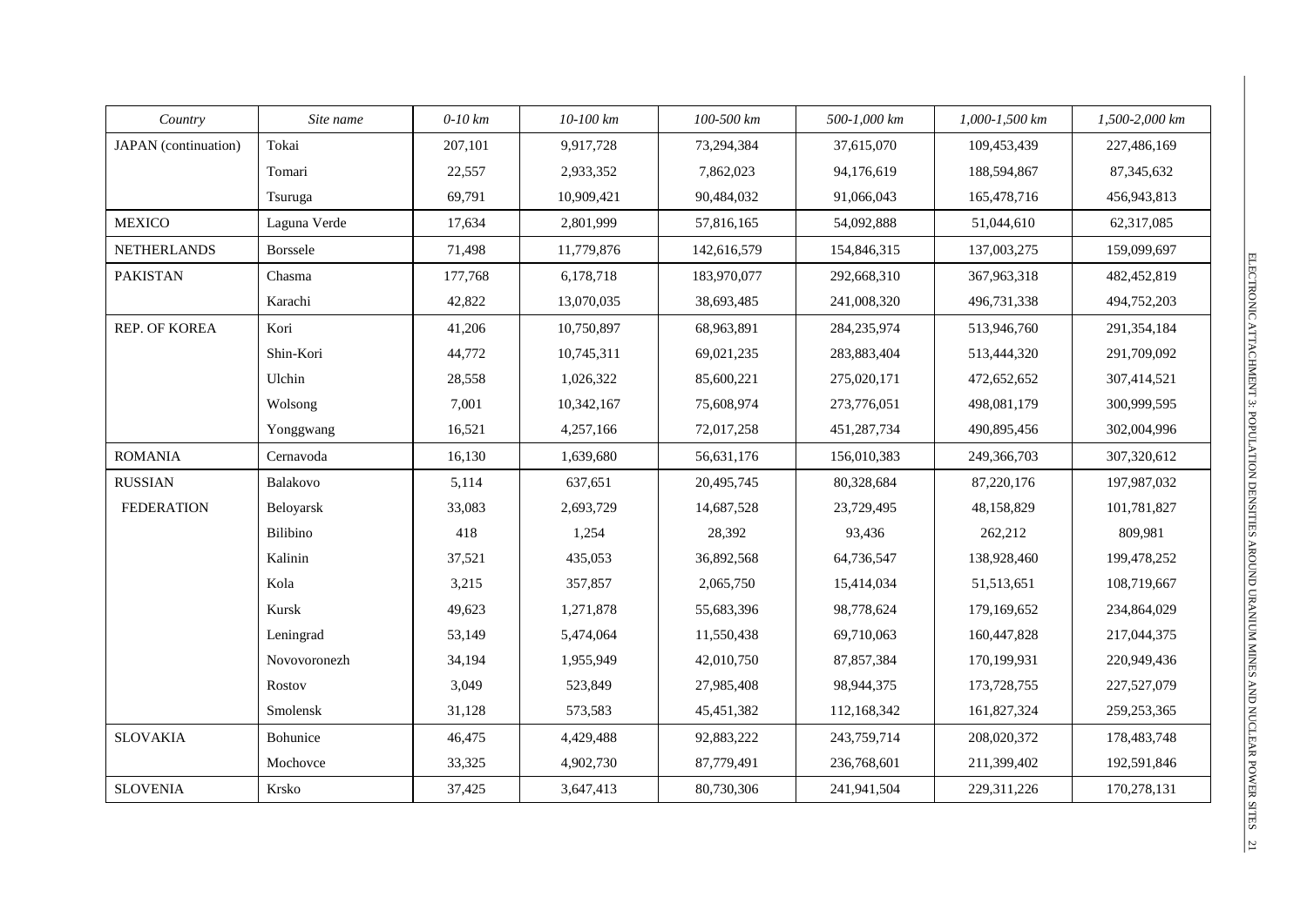| Country               | Site name             | $0-10$ km | 10-100 km | 100-500 km  | 500-1,000 km | 1,000-1,500 km | 1,500-2,000 km |
|-----------------------|-----------------------|-----------|-----------|-------------|--------------|----------------|----------------|
| <b>SOUTH AFRICA</b>   | Koeberg               | 2,385     | 3,911,754 | 1,127,028   | 8,691,818    | 34,296,247     | 18,045,950     |
| <b>SPAIN</b>          | Almaraz               | 12,433    | 630,544   | 42,134,115  | 75,623,960   | 152,274,059    | 178, 133, 633  |
|                       | Asco                  | 9,971     | 1,387,111 | 36,648,026  | 154,493,857  | 237,646,121    | 125,106,955    |
|                       | Cofrentes             | 5,219     | 2,950,203 | 45,615,736  | 98,629,117   | 202,466,134    | 158,368,996    |
|                       | Santa Maria De Garona | 2,187     | 2,633,438 | 37,725,963  | 123,557,060  | 239,060,361    | 120,861,419    |
|                       | Trillo                | 6,234     | 3,673,257 | 38,778,036  | 112,022,452  | 222,273,552    | 130,732,255    |
|                       | Vandellos             | 37,771    | 1,395,736 | 36,879,396  | 157,059,769  | 233,924,099    | 131,083,623    |
| <b>SWEDEN</b>         | Forsmark              | 1,288     | 570,169   | 14,055,737  | 67,966,201   | 240,545,780    | 213,513,764    |
|                       | Oskarshamn            | 3,116     | 289,272   | 26,716,795  | 151,479,068  | 261,929,428    | 147,891,735    |
|                       | Ringhals              | 18,322    | 1,308,730 | 25,777,831  | 183,329,121  | 211,685,833    | 152,597,381    |
| SWITZERLAND           | Beznau                | 116,730   | 7,981,988 | 134,620,239 | 218,929,289  | 177,590,501    | 129,915,406    |
|                       | Goesgen               | 175,373   | 7,695,826 | 132,903,928 | 216,852,262  | 183,707,281    | 121,937,319    |
|                       | Leibstadt             | 80,582    | 8,126,708 | 136,028,496 | 217,692,513  | 177, 101, 997  | 129,752,747    |
|                       | Muehleberg            | 74,998    | 5,663,528 | 124,803,704 | 216,197,304  | 190,106,691    | 124,909,083    |
| <b>UKRAINE</b>        | Khmelnitsky           | 55,000    | 1,822,402 | 59,942,697  | 164,226,473  | 269,716,061    | 201,144,506    |
|                       | Rovno                 | 52,806    | 1,707,649 | 59,683,180  | 170,613,673  | 264,600,051    | 200,646,680    |
|                       | South Ukraine         | 13,850    | 914,548   | 48,699,288  | 165,002,047  | 204,399,752    | 312,764,841    |
|                       | Zaporozhe             | 54,837    | 2,101,865 | 43,777,300  | 137,025,538  | 212,953,182    | 299,675,253    |
| <b>UNITED KINGDOM</b> | Dungeness             | 13,447    | 8,975,957 | 126,034,351 | 149,032,590  | 135,596,110    | 160,273,409    |
|                       | Hartlepool            | 353,931   | 3,995,894 | 66,935,996  | 139,178,993  | 146,888,258    | 132,106,127    |
|                       | Heysham               | 103,194   | 9,048,973 | 56,568,975  | 123,572,642  | 151,162,400    | 140,024,885    |
|                       | <b>Hinkley Point</b>  | 11,040    | 5,635,808 | 84,073,394  | 130,182,049  | 145,458,209    | 165,217,867    |
|                       | Hunterston            | 26,597    | 2,874,424 | 38,223,022  | 111,254,741  | 132,610,730    | 150,091,183    |
|                       | Oldbury               | 55,463    | 7,009,940 | 92,479,539  | 123,683,834  | 144, 364, 717  | 162,902,116    |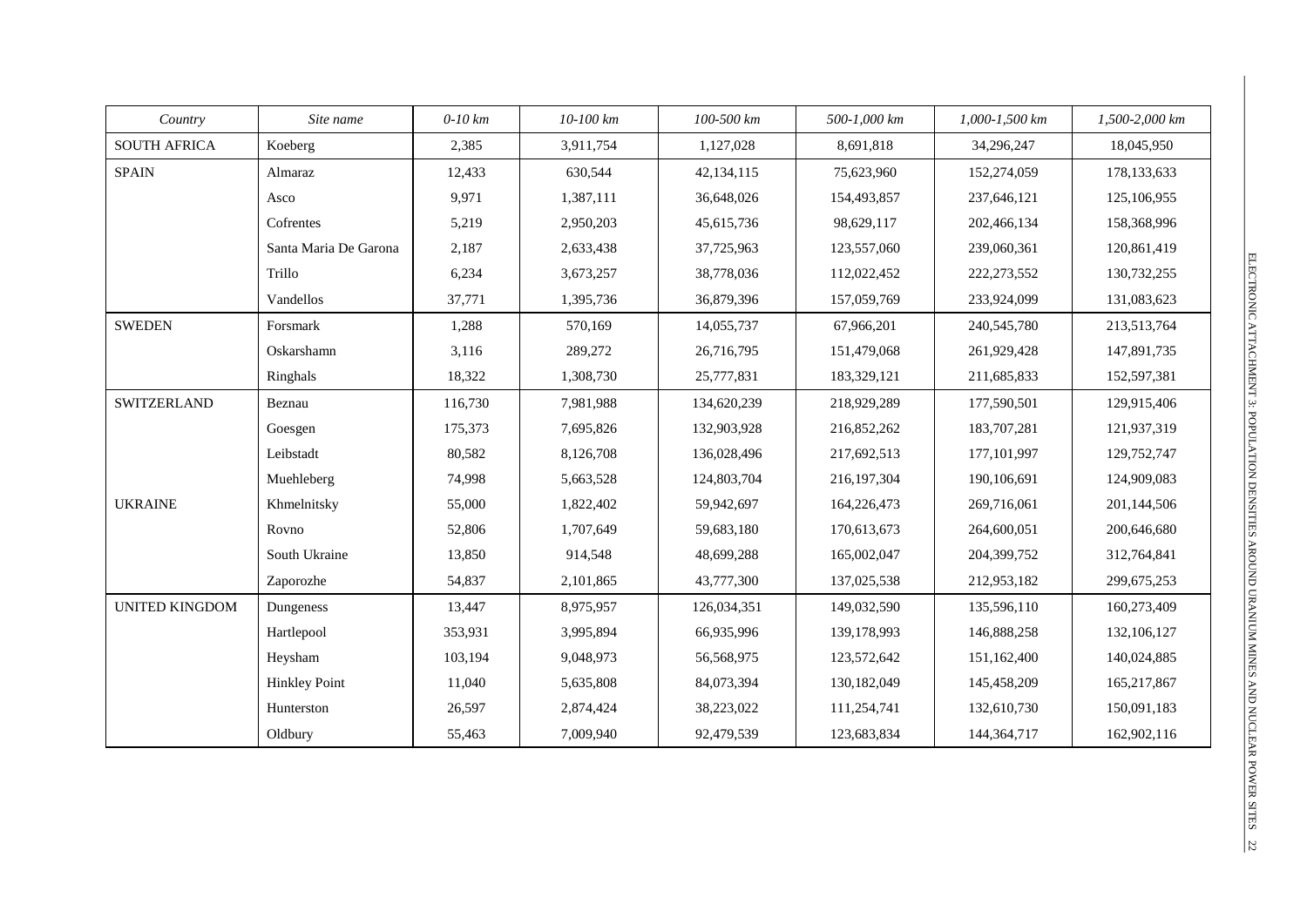| Country               | Site name             | $0-10$ km | 10-100 km | 100-500 km  | 500-1,000 km | 1,000-1,500 km | 1,500-2,000 km |
|-----------------------|-----------------------|-----------|-----------|-------------|--------------|----------------|----------------|
| <b>UNITED KINGDOM</b> | Sizewell              | 15,825    | 2,584,534 | 128,981,045 | 143,758,195  | 141,513,601    | 162,064,086    |
| (continuation)        | Torness               | 8,282     | 2,269,363 | 41,138,621  | 135,394,557  | 131,094,799    | 153,642,079    |
|                       | Wylfa                 | 10,922    | 1,106,031 | 64,277,952  | 111,026,543  | 154,348,990    | 140,927,355    |
| <b>UNITED STATES</b>  | Arkansas Nuclear One  | 26,495    | 580,216   | 27,072,648  | 74,618,439   | 94,309,740     | 163,814,378    |
|                       | <b>Beaver Valley</b>  | 25,769    | 4,028,307 | 65,708,431  | 104,766,033  | 44,281,729     | 36,429,632     |
|                       | Braidwood             | 28,163    | 8,381,245 | 40,874,661  | 79,904,518   | 108,330,898    | 34,213,922     |
|                       | <b>Browns Ferry</b>   | 6,536     | 1,196,033 | 31,237,179  | 109,558,958  | 95,967,984     | 68,575,710     |
|                       | Brunswick             | 17,552    | 682,824   | 20,172,150  | 106,251,783  | 88,879,837     | 68,416,799     |
|                       | <b>Byron</b>          | 18,715    | 2,742,730 | 39,605,411  | 67,299,314   | 121,662,865    | 40,081,796     |
|                       | Callaway              | 1,970     | 908,387   | 32,106,504  | 83,916,356   | 91,582,781     | 85,484,199     |
|                       | <b>Calvert Cliffs</b> | 27,067    | 6,167,304 | 56,343,630  | 86,181,967   | 58,715,285     | 44,464,832     |
|                       | Catawba               | 41,732    | 3,153,656 | 32,731,784  | 127,360,021  | 74,430,346     | 41,592,091     |
|                       | Clinton               | 2,755     | 1,278,790 | 43,449,004  | 84,322,131   | 111,894,353    | 38,155,163     |
|                       | Columbia              | 1,739     | 669,429   | 14,309,119  | 16,670,441   | 36,388,653     | 22,790,816     |
|                       | Comanche Peak         | 8,233     | 2,965,368 | 23,737,635  | 40,106,969   | 139,981,094    | 128,865,837    |
|                       | Cooper                | 1,282     | 653,957   | 15,271,887  | 66,171,054   | 88,782,883     | 112,052,033    |
|                       | <b>Crystal River</b>  | 5,171     | 1,874,987 | 20,490,511  | 47,814,952   | 104,822,608    | 197, 157, 363  |
|                       | Davis Besse           | 4,820     | 4,745,921 | 56,343,077  | 117,904,400  | 40,457,981     | 40,180,573     |
|                       | Diablo Canyon         | 1,690     | 461,416   | 37,446,648  | 13,659,266   | 23,293,896     | 17,491,282     |
|                       | Donald Cook           | 22,299    | 5,069,686 | 46,415,966  | 90,806,681   | 82,780,666     | 38,819,471     |
|                       | Dresden               | 31,181    | 8,870,484 | 39,956,630  | 77,489,367   | 110,575,437    | 34,851,210     |
|                       | Duane Arnold          | 12,760    | 858,862   | 34,973,417  | 57,116,136   | 119,852,534    | 62,057,470     |
|                       | Enrico Fermi          | 19,051    | 6,157,912 | 55,005,942  | 115,254,173  | 40,768,096     | 42,349,718     |
|                       | Farley                | 3,115     | 639,638   | 29,708,040  | 61,827,397   | 133,577,096    | 157,348,065    |
|                       | Fitzpatrick           | 9,852     | 1,468,466 | 77,259,253  | 63,696,806   | 45,783,547     | 40,842,914     |
|                       | Fort Calhoun          | 14,176    | 1,252,673 | 14,028,768  | 58,831,451   | 90,356,251     | 114,615,100    |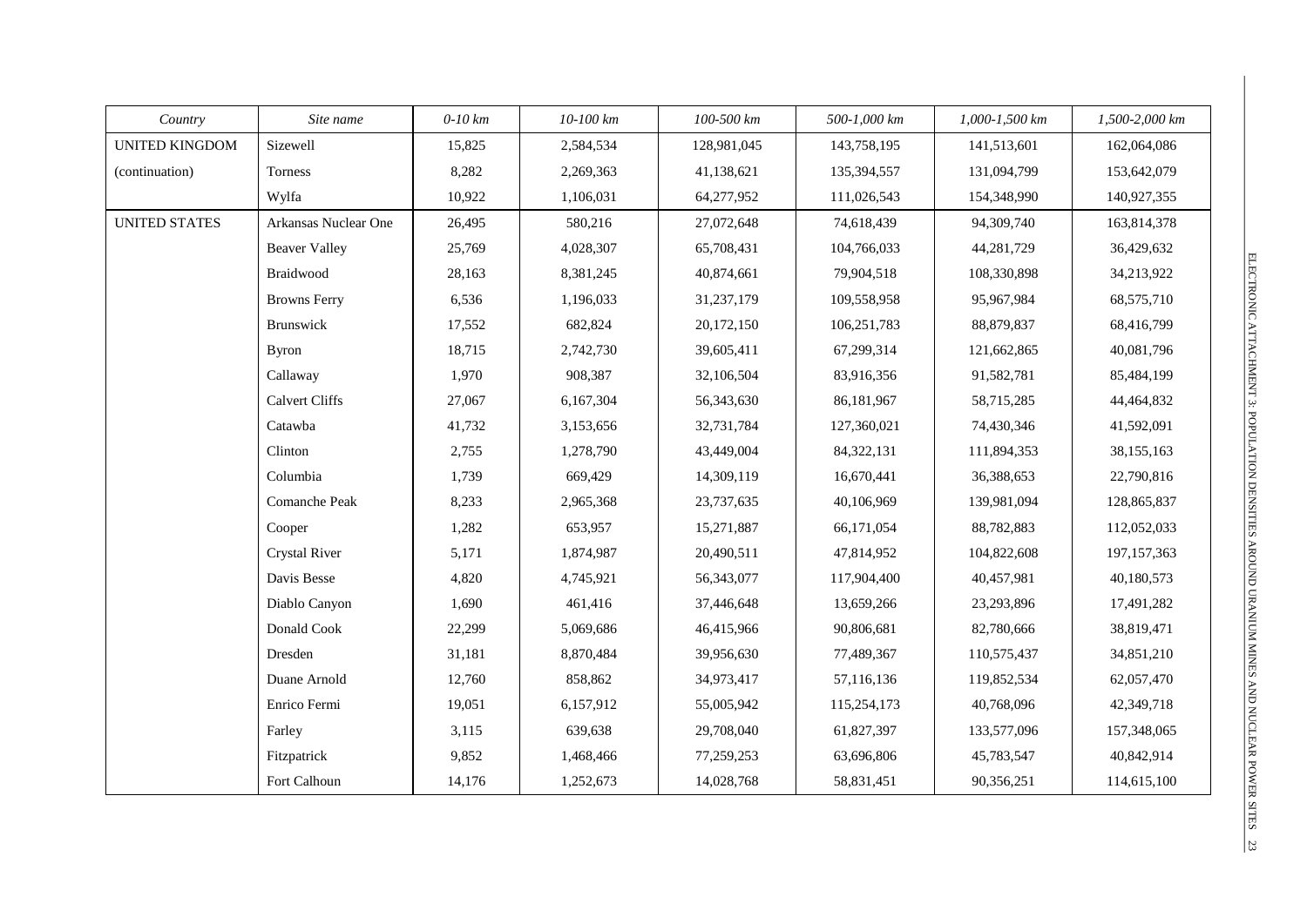| Country              | Site name           | $0-10$ km | 10-100 km  | 100-500 km   | 500-1,000 km | 1,000-1,500 km | 1,500-2,000 km |
|----------------------|---------------------|-----------|------------|--------------|--------------|----------------|----------------|
| <b>UNITED STATES</b> | <b>Grand Gulf</b>   | 4,489     | 675,531    | 21,155,642   | 69,742,115   | 115,842,773    | 177, 133, 786  |
| (continuation)       | H.B. Robinson       | 24,044    | 1,725,121  | 31,639,621   | 110,507,849  | 80,150,323     | 61,498,348     |
|                      | Hatch               | 2,228     | 608,260    | 34,165,862   | 63,483,013   | 132,191,051    | 81,722,782     |
|                      | Hope Creek          | 5,984     | 8,522,984  | 60,113,445   | 72,445,382   | 56,902,109     | 40,074,131     |
|                      | <b>Indian Point</b> | 108,185   | 20,076,442 | 49,424,796   | 58,207,686   | 54, 535, 134   | 43,938,050     |
|                      | Kewaunee            | 2,041     | 1,067,118  | 35,734,913   | 63,308,640   | 111,188,918    | 45,321,015     |
|                      | Lasalle             | 6,961     | 4,564,814  | 43,043,833   | 75,972,353   | 112,644,208    | 35,834,186     |
|                      | Limerick            | 99,164    | 9,315,242  | 63,980,176   | 65, 653, 594 | 55,501,932     | 38,692,813     |
|                      | Mcguire             | 59,569    | 3,405,086  | 33,873,723   | 127,625,943  | 71,633,269     | 40,690,419     |
|                      | Millstone           | 85,196    | 5,222,196  | 55,186,798   | 54, 104, 746 | 56,953,028     | 47,580,854     |
|                      | Monticello          | 39,038    | 3,479,959  | 10,159,822   | 45,875,868   | 77,421,563     | 122,059,188    |
|                      | Nine Mile Point     | 11,685    | 1,480,167  | 77,286,643   | 63,706,360   | 45,765,477     | 40,846,874     |
|                      | North Anna          | 6,698     | 3,031,901  | 63,130,954   | 97,093,469   | 53,227,963     | 40,927,272     |
|                      | Oconee              | 14,581    | 2,049,454  | 36,807,833   | 107,232,124  | 100,252,656    | 36,411,245     |
|                      | <b>Oyster Creek</b> | 56,203    | 10,671,888 | 53,835,814   | 65,950,035   | 59,297,227     | 39,008,992     |
|                      | Palisades           | 12,915    | 2,285,849  | 47, 437, 150 | 92,295,266   | 81,808,695     | 39,267,242     |
|                      | Palo Verde          | 2,912     | 3,525,202  | 22,844,506   | 36,471,855   | 33,213,099     | 72,356,063     |
|                      | Peach Bottom        | 11,540    | 8,538,124  | 62,711,988   | 79,304,425   | 50,582,270     | 41,180,327     |
|                      | Perry               | 26,655    | 3,647,900  | 56,149,046   | 113,459,618  | 39,453,729     | 39,145,532     |
|                      | Pilgrim             | 34,243    | 5,805,584  | 45,146,266   | 48,694,489   | 58,679,360     | 50,881,397     |
|                      | Point Beach         | 3,131     | 1,062,896  | 36,078,135   | 63,487,590   | 111,434,875    | 44,630,850     |
|                      | Prairie Island      | 11,660    | 3,519,774  | 18,921,918   | 51,244,450   | 91,644,235     | 94,827,353     |
|                      | <b>Quad Cities</b>  | 7,256     | 960,378    | 39,582,636   | 66,311,502   | 120, 184, 711  | 46,934,763     |
|                      | R.E. Ginna          | 15,239    | 1,801,805  | 80,326,939   | 65,694,043   | 43,954,760     | 41,417,259     |
|                      | River Bend          | 14,653    | 1,466,811  | 17,189,144   | 63,516,705   | 150,697,571    | 156,243,827    |
|                      | Salem               | 5,409     | 8,495,391  | 60,107,512   | 72,484,997   | 56,906,147     | 40,070,922     |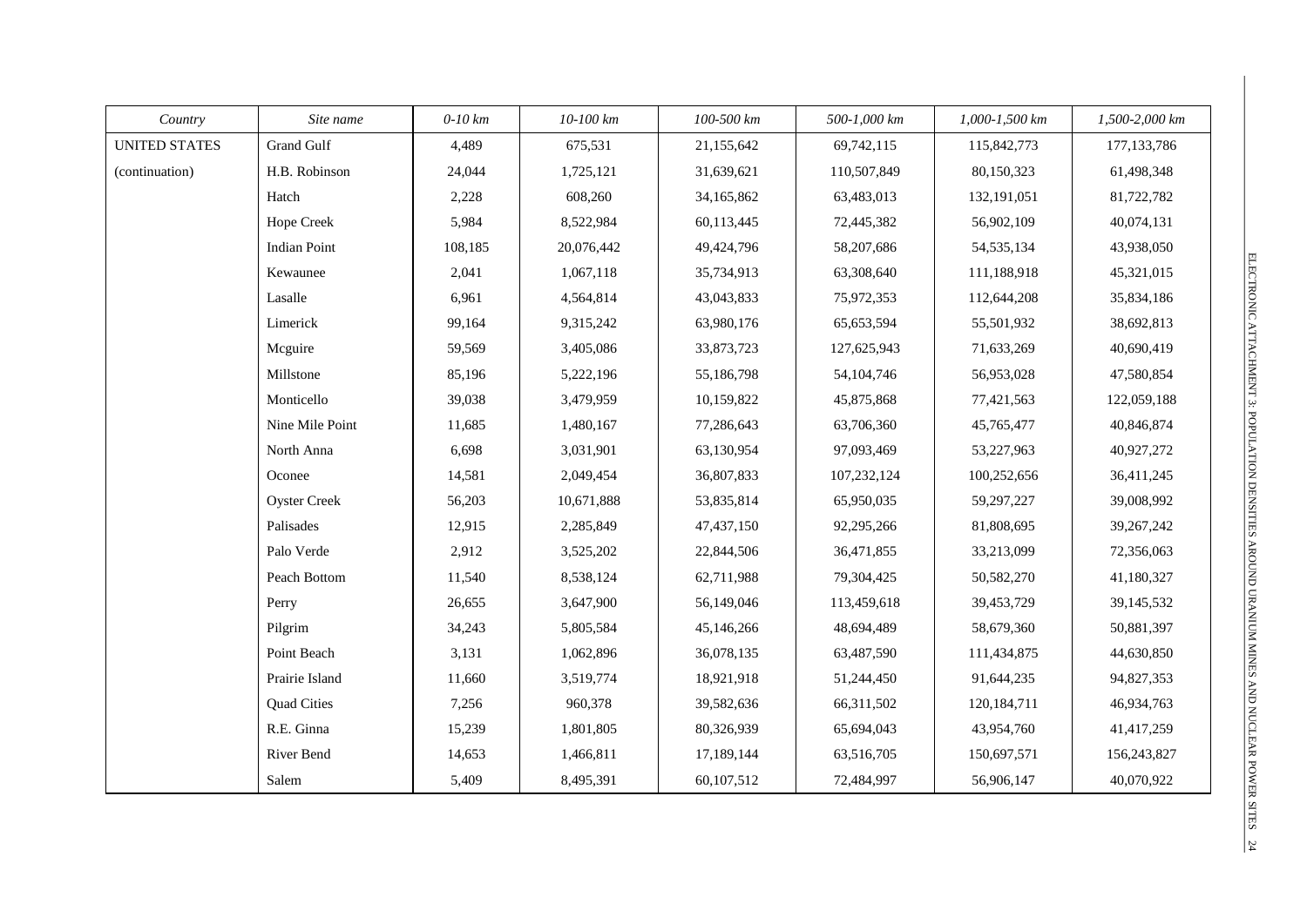| Country              | Site name           | $0-10$ km | $10-100$ km | 100-500 km | 500-1,000 km | $1,000 - 1,500$ km | 1,500-2,000 km |
|----------------------|---------------------|-----------|-------------|------------|--------------|--------------------|----------------|
| <b>UNITED STATES</b> | San Onofre          | 37,810    | 14,601,460  | 15,658,804 | 23,301,755   | 22,206,136         | 47,980,243     |
| (continuation)       | Seabrook            | 63,494    | 5,510,918   | 47,336,492 | 45,852,589   | 57, 551, 786       | 47,690,266     |
|                      | Sequoyah            | 29,149    | 1,388,292   | 37,449,339 | 102,759,895  | 104,881,272        | 40,319,379     |
|                      | Shearon Harris      | 6,912     | 3,260,698   | 31,851,012 | 118,724,055  | 66,476,472         | 55,937,428     |
|                      | South Texas         | 3,312     | 677,240     | 24,392,660 | 40,054,273   | 141,295,147        | 124,322,896    |
|                      | St. Lucie           | 63,155    | 1,764,657   | 16,173,594 | 41, 105, 850 | 84,451,910         | 190,618,604    |
|                      | Surry               | 23,446    | 2,864,325   | 54,664,090 | 92,231,583   | 58,670,481         | 50,051,718     |
|                      | Susquehanna         | 21,090    | 2,781,996   | 80,518,961 | 63,257,636   | 49,461,367         | 37,308,703     |
|                      | Three Mile Island   | 50,986    | 5,022,358   | 72,942,015 | 79,715,439   | 46,159,402         | 39,167,277     |
|                      | <b>Turkey Point</b> | 2,532     | 4,156,411   | 18,024,581 | 22,412,265   | 73,184,764         | 207,548,731    |
|                      | Vermont Yankee      | 18,324    | 3,077,374   | 56,319,694 | 53,840,971   | 56,518,651         | 47,322,360     |
|                      | Virgil C. Summer    | 1,977     | 1,998,496   | 32,027,053 | 112,445,897  | 91,522,456         | 47,898,706     |
|                      | Vogtle              | 2,357     | 950,724     | 33,802,562 | 79, 311, 282 | 120,081,682        | 59,503,342     |
|                      | Waterford           | 43,131    | 2,221,884   | 13,708,118 | 65,266,072   | 144,044,389        | 162,929,227    |
|                      | Watts Bar           | 7,288     | 1,903,014   | 39,928,107 | 107,643,699  | 99,572,547         | 36, 145, 225   |
|                      | <b>Wolf Creek</b>   | 4,198     | 523,146     | 17,247,644 | 76,685,423   | 81,723,843         | 120, 187, 470  |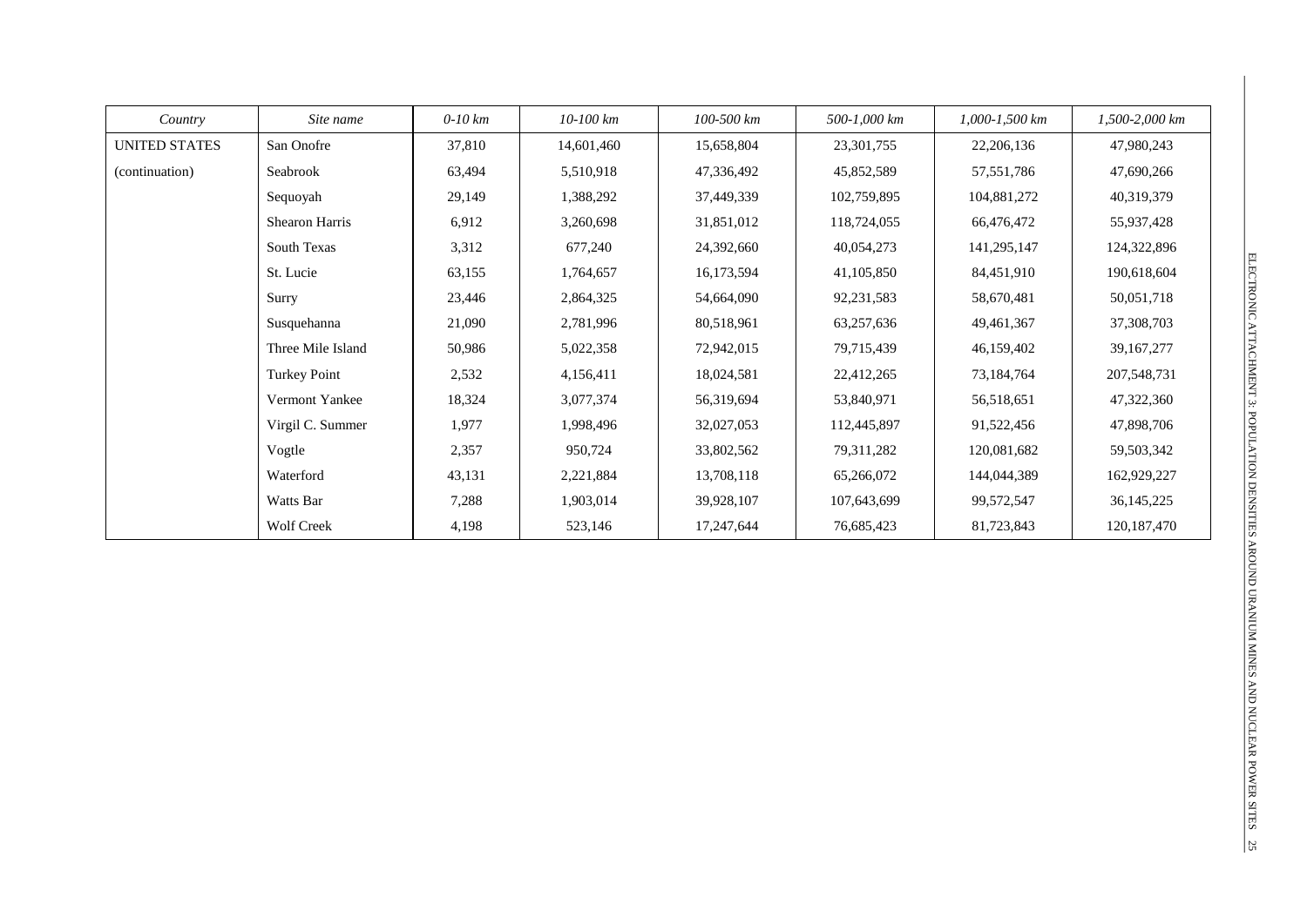| GEO_REG                   | $GEO\_SRG$              | Total         | $0 - 100$ km   | 100-1,500 km   |
|---------------------------|-------------------------|---------------|----------------|----------------|
| Africa                    | Central Africa          | 104,480,641   | $\overline{0}$ | $\overline{0}$ |
|                           | Eastern Africa          | 183,632,995   | $\Omega$       | $\theta$       |
|                           | Northern Africa         | 205,814,027   | $\mathbf{0}$   | 102,431,201    |
|                           | Southern Africa         | 179,756,746   | 3,914,139      | 44,115,093     |
|                           | Western Africa          | 291,265,652   | $\overline{0}$ | 290            |
|                           | Western Indian Ocean    | 22, 141, 151  | $\overline{0}$ | $\mathbf{0}$   |
| Asia + Pacific            | Australia + New Zealand | 25,304,400    | $\Omega$       | $\overline{0}$ |
|                           | Central Asia            | 60,006,150    | 204,655        | 58,566,303     |
|                           | North East Asia         | 1,539,315,320 | 214,884,494    | 1,538,857,760  |
|                           | South Asia              | 1,668,744,016 | 118,344,811    | 1,608,815,692  |
|                           | South East Asia         | 575,626,030   | 260,834        | 282, 174, 842  |
|                           | South Pacific           | 9,632,678     | $\mathbf{0}$   | $\mathbf{0}$   |
| Europe                    | <b>Central Europe</b>   | 200, 344, 228 | 23,739,643     | 200, 176, 716  |
|                           | Eastern Europe          | 216,813,250   | 32,220,022     | 204, 207, 868  |
|                           | Western Europe          | 412,203,556   | 242,795,523    | 404,034,375    |
| Latin America + Caribbean | Caribbean               | 41,693,996    | 1,583,284      | 38,741,537     |
|                           | Meso America            | 149,579,727   | 2,819,633      | 143,232,691    |
|                           | South America           | 384,892,772   | 13,471,888     | 243,774,204    |
| North America             | North America           | 344,931,374   | 181,921,023    | 335,428,684    |
| Polar                     | Antarctic               | $\mathbf{0}$  | $\overline{0}$ | $\mathbf{0}$   |
|                           | Arctic                  | 57,307        | $\overline{0}$ | $\mathbf{0}$   |
| West Asia                 | Arabian Peninsula       | 60,363,855    | $\overline{0}$ | 39,641,181     |
|                           | Mashriq                 | 65,799,320    | $\overline{0}$ | 61,917,885     |
| <b>Total</b>              |                         | 6,742,399,191 | 836,159,949    | 5,306,116,322  |
|                           |                         |               |                |                |
| Africa                    |                         | 987,091,212   | 3,914,139      | 146,546,584    |
| Asia + Pacific            |                         | 3,878,628,594 | 333,694,794    | 3,488,414,597  |
| Europe                    |                         | 829,361,034   | 298,755,188    | 808,418,959    |
| Latin America + Caribbean |                         | 576,166,495   | 17,874,805     | 425,748,432    |
| North America             |                         | 344,931,374   | 181,921,023    | 335,428,684    |
| Polar                     |                         | 57,307        | $\overline{0}$ | $\mathbf{0}$   |
| West Asia                 |                         | 126, 163, 175 | $\mathbf{0}$   | 101,559,066    |
| <b>Total</b>              |                         | 6,742,399,191 | 836,159,949    | 5,306,116,322  |

#### **Table 5. Population (2008) by UNEP GEO region and subregion for nuclear power sites with any kind of reactor status (274 sites)**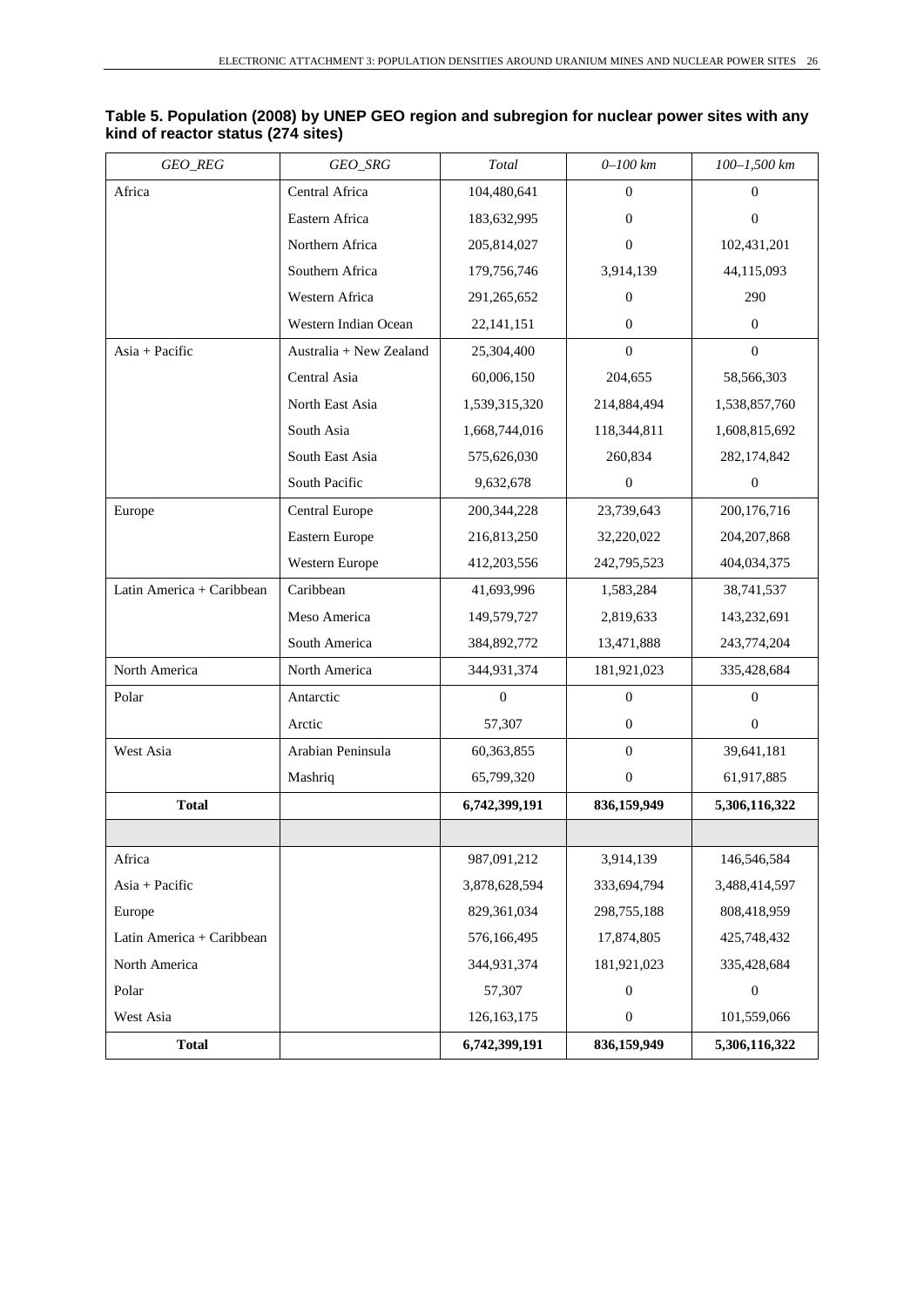#### **Table 6. Population (2008) by UNEP GEO region and subregion for nuclear power sites with operating reactors (193 sites)**

| GEO_REG                   | GEO_SRG                 | Total         | $0 - 100$ km     | 100-1,500 km     |
|---------------------------|-------------------------|---------------|------------------|------------------|
| Africa                    | Central Africa          | 104,480,641   | $\theta$         | $\Omega$         |
|                           | Eastern Africa          | 183,632,995   | $\overline{0}$   | $\mathbf{0}$     |
|                           | Northern Africa         | 205,814,027   | $\overline{0}$   | 99,320,387       |
|                           | Southern Africa         | 179,756,746   | 3,914,139        | 44,115,093       |
|                           | Western Africa          | 291,265,652   | $\overline{0}$   | 290              |
|                           | Western Indian Ocean    | 22, 141, 151  | $\mathbf{0}$     | $\theta$         |
| $Asia + Pacific$          | Australia + New Zealand | 25,304,400    | $\Omega$         | $\theta$         |
|                           | Central Asia            | 60,006,150    | $\mathbf{0}$     | 58,566,303       |
|                           | North East Asia         | 1,539,315,320 | 159,739,278      | 1,525,313,886    |
|                           | South Asia              | 1,668,744,016 | 109,655,080      | 1,603,251,167    |
|                           | South East Asia         | 575,626,030   | $\mathbf{0}$     | 159,218,191      |
|                           | South Pacific           | 9,632,678     | $\theta$         | $\mathbf{0}$     |
| Europe                    | Central Europe          | 200, 344, 228 | 21,165,534       | 200,176,716      |
|                           | Eastern Europe          | 216,813,250   | 22,782,851       | 203, 242, 204    |
|                           | Western Europe          | 412,203,556   | 172,073,865      | 404,029,452      |
| Latin America + Caribbean | Caribbean               | 41,693,996    | $\mathbf{0}$     | 33, 104, 175     |
|                           | Meso America            | 149,579,727   | 2,819,633        | 143,232,691      |
|                           | South America           | 384,892,772   | 13,471,888       | 203,842,038      |
| North America             | North America           | 344,931,374   | 156,255,873      | 335,418,966      |
| Polar                     | Antarctic               | $\Omega$      | $\theta$         | $\Omega$         |
|                           | Arctic                  | 57,307        | $\theta$         | $\theta$         |
| West Asia                 | Arabian Peninsula       | 60,363,855    | $\theta$         | 13,096,094       |
|                           | Mashriq                 | 65,799,320    | $\Omega$         | 61,917,885       |
| <b>Total</b>              |                         | 6,742,399,191 | 661,878,141      | 5,087,845,538    |
|                           |                         |               |                  |                  |
| Africa                    |                         | 987,091,212   | 3,914,139        | 143,435,770      |
| $Asia + Pacific$          |                         | 3,878,628,594 | 269, 394, 358    | 3,346,349,547    |
| Europe                    |                         | 829, 361, 034 | 216,022,250      | 807,448,372      |
| Latin America + Caribbean |                         | 576,166,495   | 16,291,521       | 380,178,904      |
| North America             |                         | 344,931,374   | 156,255,873      | 335,418,966      |
| Polar                     |                         | 57,307        | $\boldsymbol{0}$ | $\boldsymbol{0}$ |
| West Asia                 |                         | 126, 163, 175 | $\theta$         | 75,013,979       |
| <b>Total</b>              |                         | 6,742,399,191 | 661,878,141      | 5,087,845,538    |